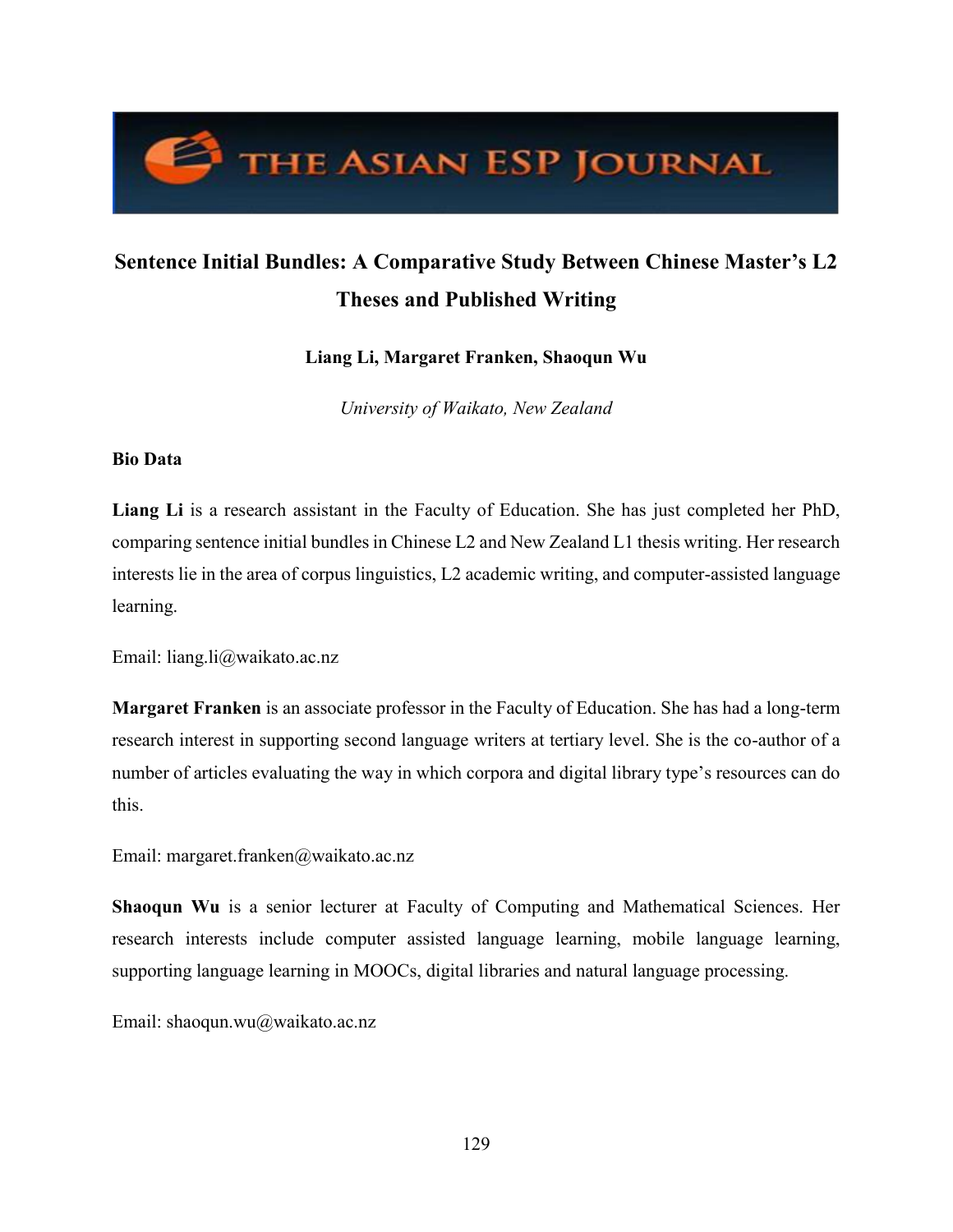#### **Abstract**

Lexical bundles, like recurrent multi-word combinations, act as discourse frames in a register and so are potentially significant as markers of expertise. The present study compared sentence initial lexical bundles (i.e. bundles at the beginning of sentences) in 43 Chinese Master's theses written in English and 85 published research articles written by L1 or advanced L2 writers of English in terms of their frequency, grammatical structures and related discourse functions. The Chinese Master's L2 texts showed a number of distinctive features, including but not restricted to an overuse of general nouns, pronoun *it* and sentence connectors, and an absence of shell nouns, anticipatory-*it* and some less transparent bundles. This paper discusses some of the possible reasons for these findings and indicates a need for pedagogic attention to cohesive devices and salient bundles which can be implemented with the help of effective corpus-based tools.

**Keywords:** Lexical bundles; Chinese students; Academic writing; Corpus analysis

# **Acknowledgements**

We would like to express our sincere gratitude to the editors and reviewers for their careful and constructive comments and suggestions.

#### **1. Introduction**

Lexical bundles, as recurrent multi-word combinations, are identified on the criterion of distribution as they have a high frequency of occurrence and wide distribution across texts [\(Biber,](#page-23-0)  [Johansson, Leech, Conrad, & Finegan, 1999\).](#page-23-0) These combinations are extremely common discourse building blocks in a given register, and they act as discourse frames to connect to new information [\(Biber & Barbieri, 2007\)](#page-23-0) or as interactional devices for the involvement of the writer and engagement of target readers (Hyland, 2005, 2008c). As an effective approach to corpus-based analysis, lexical bundles have attracted an increasing number of studies in the last decade. Bundles have been investigated in relation to their use in different languages (e.g. Kaneyasu, 2012; Kim, 2009; Tracy-Ventura, Cortes, & Biber, 2007), different registers (e.g. Biber, 2006; Biber & Barbieri, 2007; Biber, Conrad, & Cortes, 2004; Biber, Johansson, Leech, Conrad, & Finegan, 1999; Herbel-Eisenmann & Wagner, 2010; Jablonkai, 2010; Neely & Cortes, 2009; Nesi & Basturkmen, 2006; Schnur, 2014) and different genres (particularly of English) (e.g. L. Chen,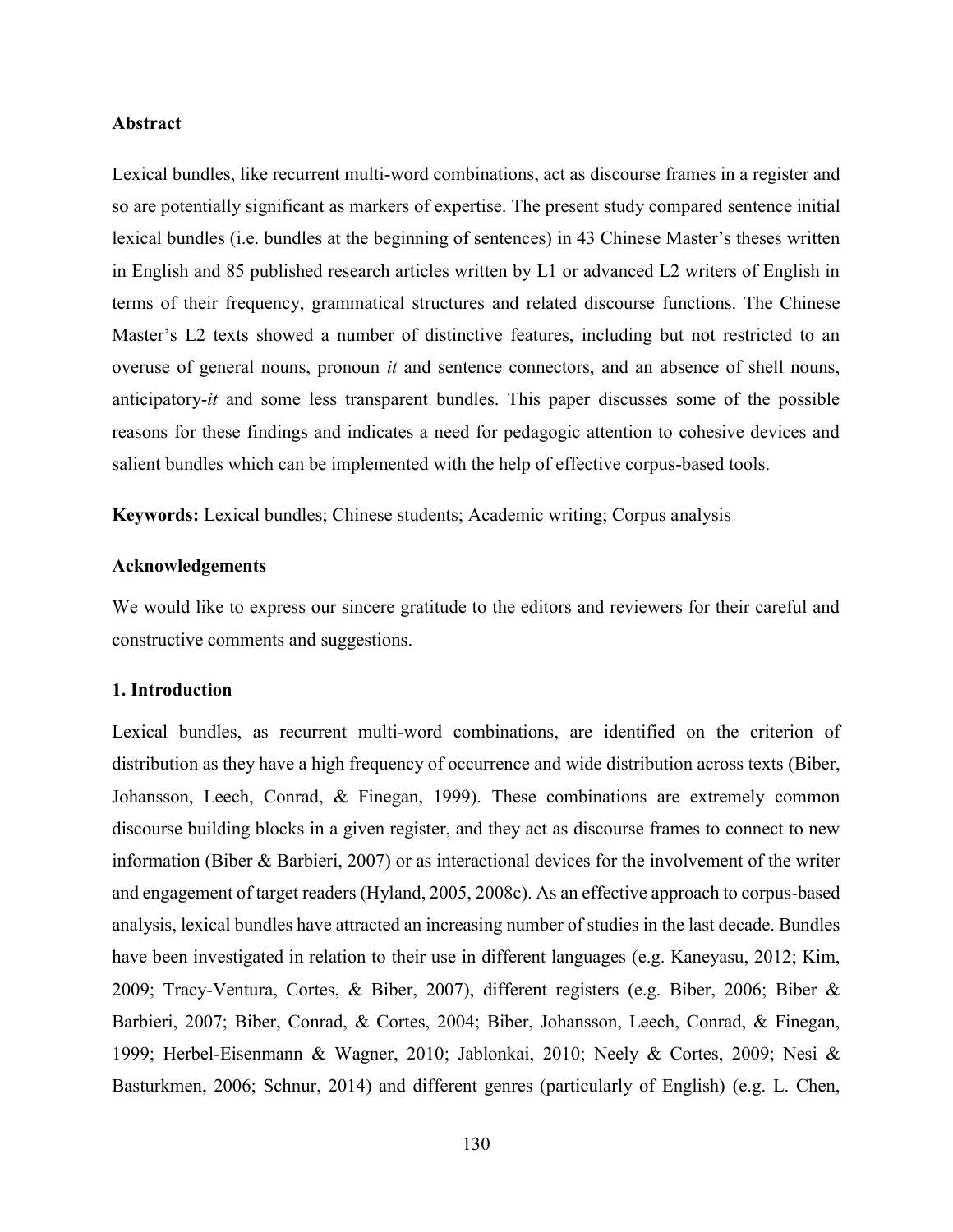2010; Hyland, 2008a; Qin, 2014; Xu, 2012). Their role in accounting for general language proficiency as well as specific academic competence has also been explored (e.g. Ädel & Erman, 2012; Allen, 2009; Li, 2016; Y.-H. Chen & Baker, 2010; Hyland, 2008a; Staples, Egbert, Biber, & McClair, 2013; Wei & Lei, 2011).

The methodology of studies in these areas is generally similar. Four words are regarded as the most appropriate length for target bundles because these clusters present a wider range of structures than three-word clusters and recur more regularly than five-word clusters (Hyland, 2008b). The frequency threshold is normally 10 to 25 times per million words across 3 to 5 texts (e.g. Ädel & Erman, 2012; Biber et al., 1999; Y.-H. Chen & Baker, 2010; Cortes, 2004). However, some researchers take a relatively conservative approach to manipulating their data to a manageable size, setting the cut-off frequency as 40 times per million words (e.g. Pan, Reppen, & Biber, 2016) across 10% of texts (e.g. Hyland, 2008a, 2008b), or 10 to 20 texts (e.g. Wei & Lei, 2011).

Structural analysis has been an important focus of nearly all studies. In academic prose, noun phrases (e.g. *the use of the*) and prepositional phrases (e.g. *in the present study*) comprise over 60% of all lexical bundles (Biber, Conrad, & Cortes, 2003; Biber et al., 2004; Biber et al., 1999). Together with passive verb phrases (e.g. *can be found in*) and anticipatory-*it* patterns (e.g. *it is important to*, *it was found that*), these four structures are the most common patterns of lexical bundles in academic writing [\(Hyland, 2008a\).](#page-23-0) The following discussion mainly reports on the identified differences between L2 writing (particularly Chinese learner writing), and native or expert writing with regard to these four patterns.

Noun phrase bundles, mostly with an embedded *of*, were found to occur more frequently in essays written by native speakers or in journal articles. Chinese undergraduates and Master's students do not appear to recognise the importance of this structure [\(Chen & Baker, 2010;](#page-23-0) [Hyland, 2008a;](#page-23-0) [Pang, 2009;](#page-23-0) [Xu, 2012\).](#page-23-0) However, in comparison to Chinese undergraduate and Master's writing, the distribution of noun phrase bundles in Chinese PhD writing tends to be closer to their distribution in published writing [\(Qin, 2014;](#page-23-0) [Wei & Lei, 2011;](#page-23-0) [Xu, 2012\).](#page-23-0)

The use of prepositional phrase bundles in Chinese student writing has been found to increase with their levels of study. At the undergraduate level, Chinese students have been found to use considerably fewer bundles than native writers (Pang, 2009). From the undergraduate to Master's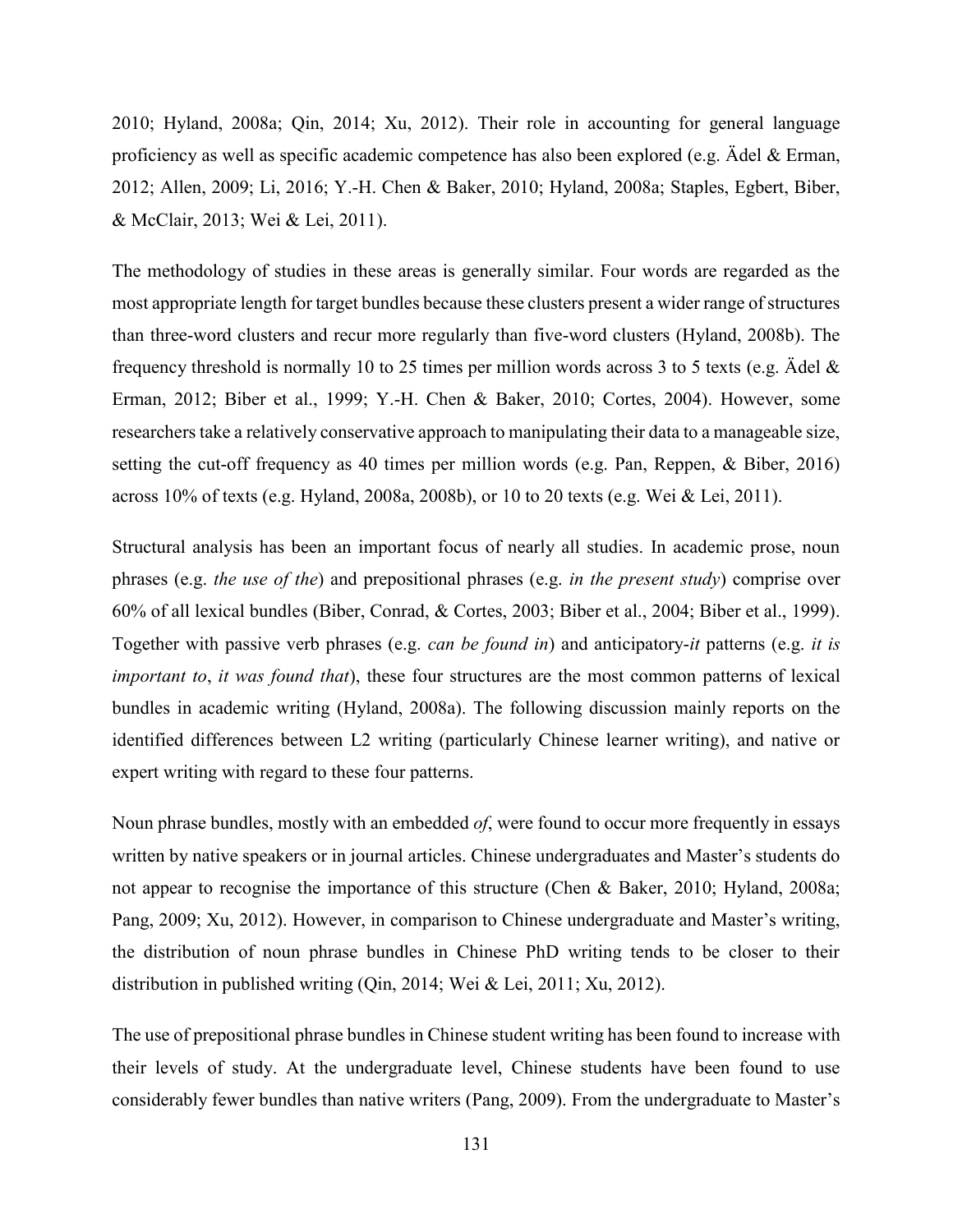level, they have been shown to employ a similar proportion of PP-based bundles to native and expert writers, slightly higher than their native peers but lower than expert writers [\(Chen & Baker,](#page-23-0)  [2010\).](#page-23-0) At PhD level, they appear to rely more heavily on PP-based bundles in comparison to Master's students and expert writers ([Hyland, 2008a\).](#page-23-0) It is possible that the students with higher degrees are more likely to be expected to construct longer texts, which may require a wider range of PP-based bundles to elaborate logical connections between units of texts (e.g. *on the other hand*) or to specify pre-conditions of their arguments (e.g. *on the basis of*).

Passive verb bundles were rarely found in Chinese and Swedish L2 university writing (Ädel & [Erman, 2012;](#page-23-0) [Chen & Baker, 2010\)](#page-23-0), but were frequent in Chinese students' Master's and PhD theses [\(Hyland, 2008a;](#page-23-0) [Wei & Lei, 2011\).](#page-23-0) The use of anticipatory-*it* structures also differs across studies. [Hyland \(2008a\),](#page-23-0) and [Ädel and Erman \(2012\) f](#page-23-0)ound that anticipatory-*it* patterns were more common in Hong Kong and Swedish students' writing than in that of journal article writers. In contrast, [Xu \(2012\),](#page-23-0) and [Wei and Lei \(2011\) r](#page-23-0)eport that Chinese learners employ fewer anticipatory-*it* structures than writers of published articles. Differences between the Chinese students' writing and native or published writing are also evident in the use of *to*-clause fragments. Chinese undergraduates show a strong preference for *to*-clause fragments, especially the structure (*in order) to + verb* [\(Chen & Baker, 2010;](#page-23-0) [Pang, 2009\).](#page-23-0)

The above studies provide a justification for investigating and teaching lexical bundles. In these studies, published articles have often been used as a model of writing to explore the divergence of student bundle production. However, many studies did not consider overlaps between bundles. While generating bundles, a corpus tool reads from the first word of each text in the corpus and advances one word at a time. Along with the reading process, the tool stores every n-word sequence (i.e. n-gram) and checks against its previously identified sequences. Therefore, the generating process is highly likely to result in bundle overlaps. Y.-H. Chen and Baker (2010) suggest that bundle overlaps consist of complete overlap and complete subsumption. Complete overlap happens when two short bundles are both part of a long one. As they illustrated, both 4-word bundles *it has been suggested* and *has been suggested that* came from the 5-word one *it has been suggested that* and occurred with the same frequency in their corpus. Complete subsumption refers to the situation that one short bundle occurs more times than another, but both are subsets of a longer one. For example, the bundle *as a result of* was more frequent than *a result of the* in their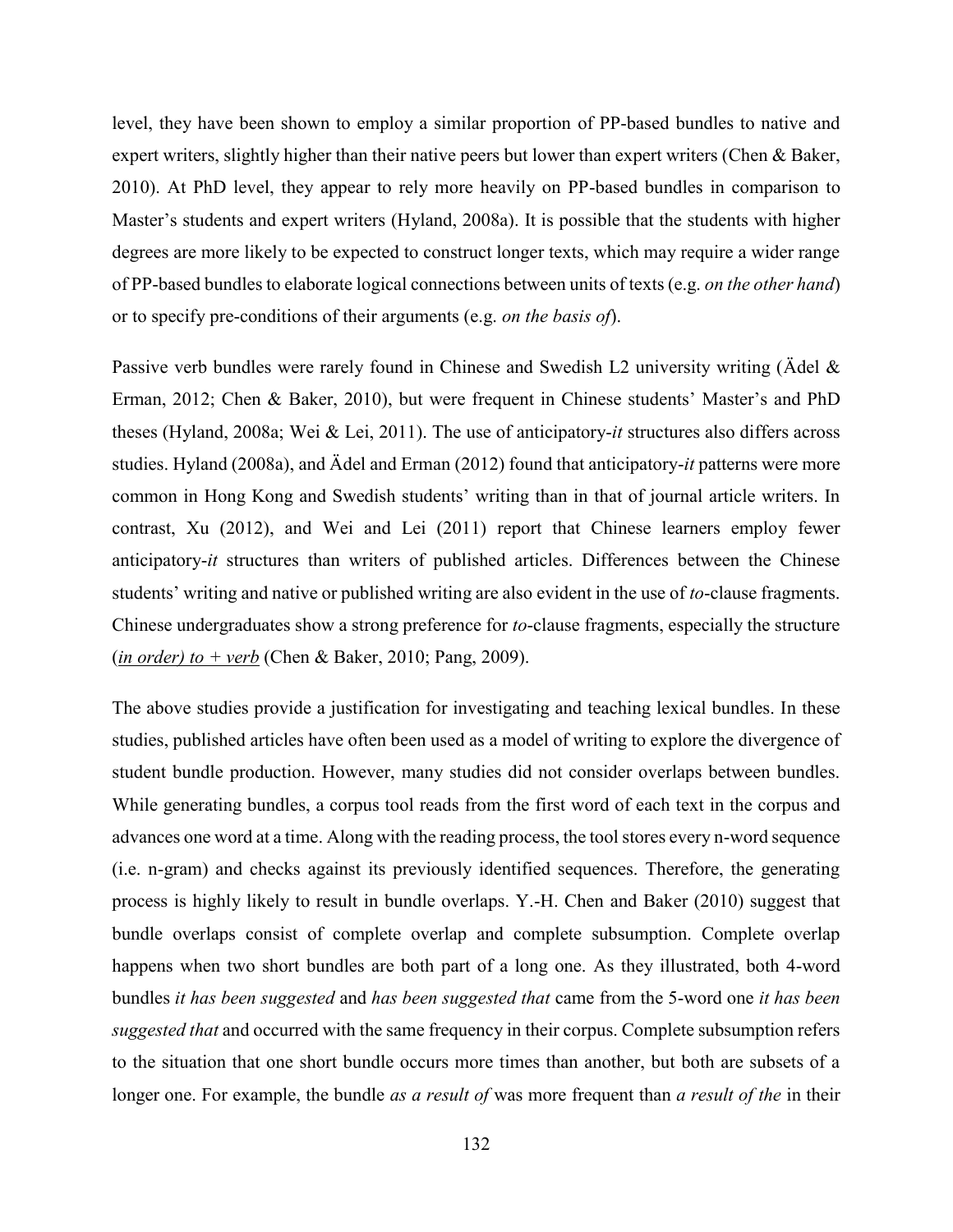corpus, but both bundles were subsets of the 5-word bundles *as a result of the*. Both types of bundle overlaps will inflate the results of quantitative analysis and lead to an inaccurate comparison.

Drawing on the previous research, we aim to focus on sentence initial bundles (i.e. bundles at the beginning of sentences) in the present study. The focus on sentence initial bundles not only avoids the time-consuming and painstaking process of manually checking bundle overlaps, particularly in a larger corpus, but also reveals the specific function of sentence starters. As Cortes (2013) argues in her research, sentence initial and non-initial bundles function differently as *triggers* and *complements*: the former overlap with themes of sentences (Flowerdew, 2013; M.A.K. Halliday & Matthiessen, 2004) and function as the departure point of messages to locate and orient the clauses (e.g. *It should be noted*), while the latter act as complements to complete clauses or provide additional information (e.g. *the extent to which*). According to Williams (2003) and [Hinkel \(2004\),](#page-23-0) starting a sentence is more challenging for writers, as this demands both sequencing the subsequent information and meeting the reader's expectations.

In this study, we compare the use of sentence initial bundles in Chinese Master's L2 theses and published research articles. Published research articles were used as a model of writing to identify the divergence of learner bundle production. We randomly selected the texts in the domain of corpus-based lexical analysis to identify the differences and similarities between the bundles written by Chinese students and published writers. The following research questions were developed to focus our investigation:

- **1.** What are the most frequent sentence initial 4-word combinations (i.e. sentence initial bundles) in the two corpora?
- **2.** How are these sentence initial bundles classified structurally?
- **3.** To what extent do the sentence initial bundles employed by student writers differ from those of published writers?
- **4.** What might be the potential reasons for the differences?

On the basis of our findings, some pedagogical implications will also be explored.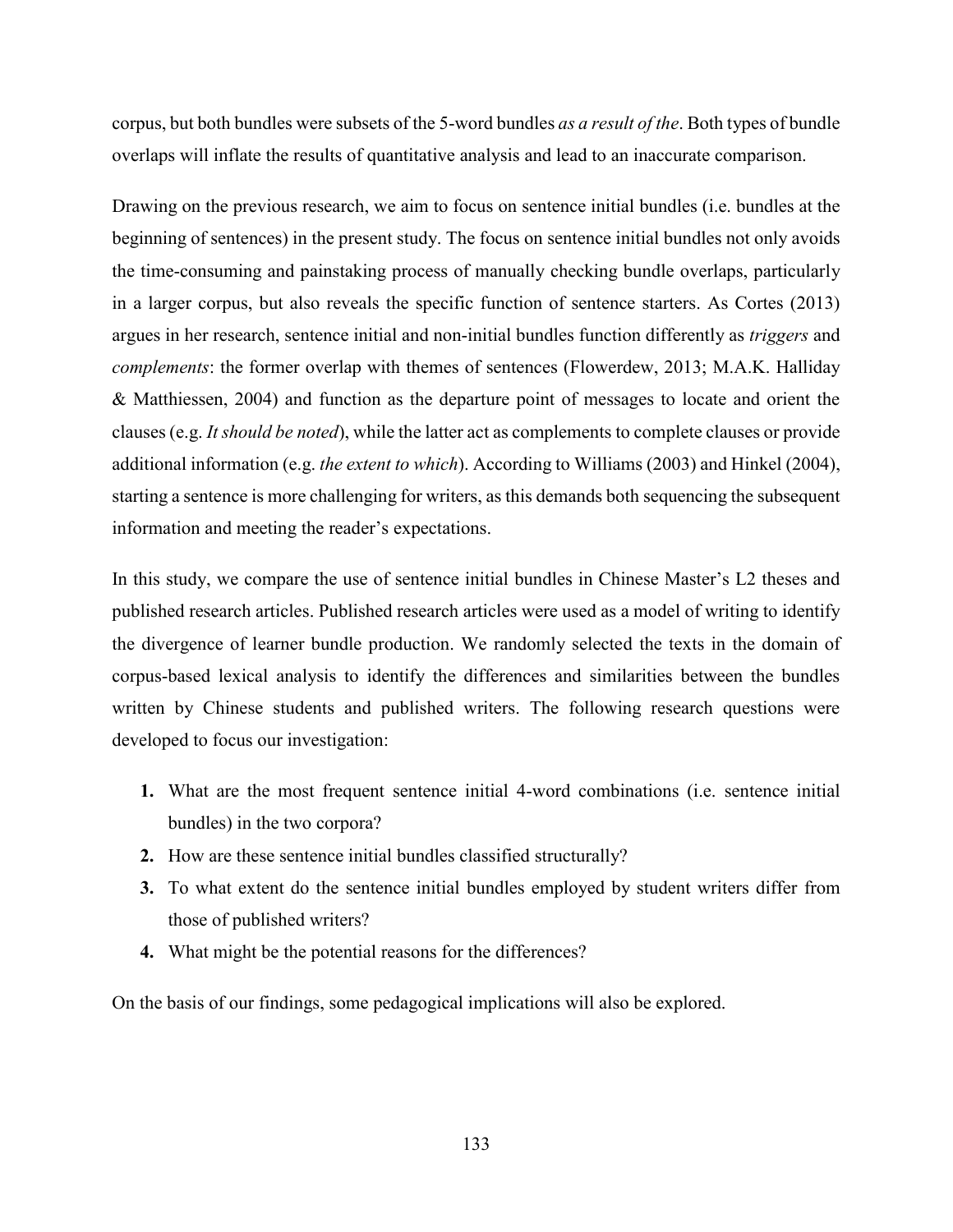#### **2. Corpora and Methods**

The present study is based on a learner corpus of Chinese Master's L2 theses and a published research article corpus, both built within the domain of corpus-based lexical analysis. Although the two genres differ in length, audience and purpose, they both "represent the key research genres of the academy" (Hyland, 2008a, p. 47) with shared moves of research genres. Following the practice of many bundle studies (e.g. Y.-H. Chen & Baker, 2010; Cortes, 2004; Hyland, 2008a; Wei & Lei, 2011), the research articles, "as a model of good academic writing and as an ideal to be emulated" (Hyland, 2008a, p. 47), are used in this study to reveal the divergence of learner bundle production between Chinese Master's students and academics, that is, "the potential disparity between established characteristics of published writing and L2 writing" (Crawford, 2008, p. 269). The Chinese Master's L2 these corpus and published research article corpus were built within the same domain because Tse and Hyland (2009[\)](#page-23-0) suggest that the analysis of only one type of text in just one specific domain can be more effective for pedagogy than analyses of general academic English. This study consists of three stages, namely, corpus collection, bundle identification and bundle analysis.

#### *2.1. Corpus collection*

To build the learner corpus, we downloaded 43 Chinese Master's theses, written in English, totalling 839,922 words, from Wanfang Data Knowledge Service Platform. These theses were written by Chinese Master's students of 31 universities in mainland China and published between 2000 and 2012. The students are English majors who have been learning English for at least thirteen years. Their English proficiency can be considered as upper-intermediate to advanced level (i.e. above IELTS 5). It should also be noted here the collected theses are mostly likely to have been revised by the supervisors since published theses are final products of a Master's degree.

To compose the published corpus, we randomly collected 85 relevant research articles, published from 2000 to 2012, totalling 521,259 running words, from 42 different English-medium peerreviewed journals using the leading research databases — Cambridge Journals Online, EBSCOhost Megafile Premier, and ScienceDirect (Elsevier). The authors of these articles are from 19 countries: about half from English-speaking countries (e.g. the UK, the USA and New Zealand) and another half from non-English-speaking countries (e.g. Iran, Italy, P. R. China, Sweden and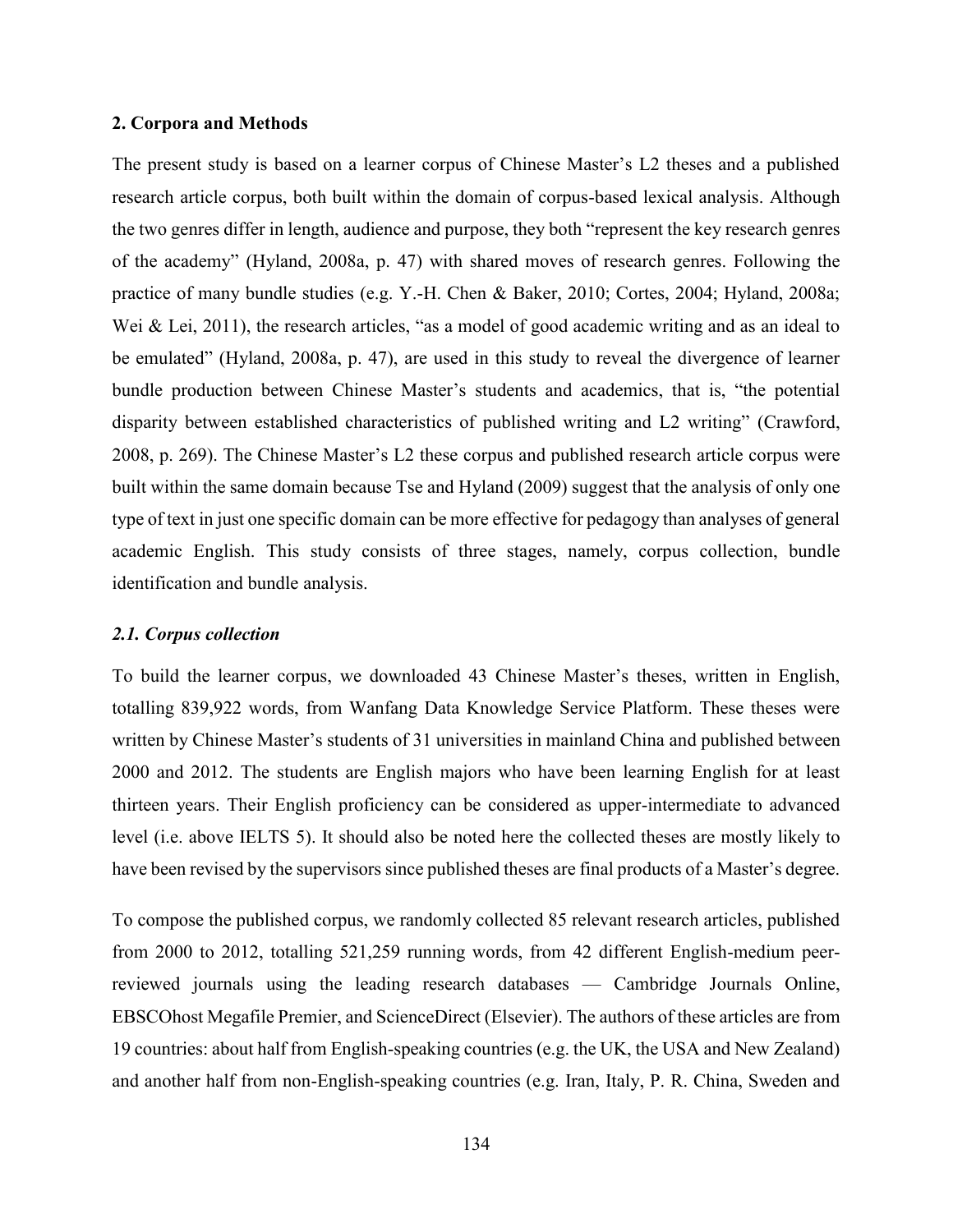Japan). It is assumed that these articles are representative of high standards because they were all collected from peer-reviewed journals.

#### *2.2. Bundle identification*

FLAX (http://flax.nzdl.org), a self-access language learning and analysis system, documented in Wu, Franken and Witten (2009; 2010), was used in this study. FLAX can automatically generate four-word lexical bundles from corpora, and categorise the retrieved bundles into sentence initial and non-initial ones in terms of their positions — at the beginning or in the middle of the sentences, making it a useful tool for this study.

In FLAX, the frequency and distribution threshold is pre-set as 3 occurrences across 3 texts to avoid individual author idiosyncrasies. In the literature, the frequency threshold usually ranges between 10-40 times per million words and the distribution threshold is at least 3-5 texts (e.g. Ädel & Erman, 2012; Y.-H. Chen & Baker, 2010; Cortes, 2002, 2004, 2013; Hyland, 2008a, 2008b; Wei & Lei, 2011). In this study, as a result of the distinction between sentence initial and noninitial bundles, we used a less conservative threshold against the size of the corpora and the occurrence of the sentence initial bundles: the cut-off frequency is 5 times for the learner corpus and 3 times for the expert corpus, that is, 6 times per million words for both corpora. The distribution is at least 3 texts. This frequency is comparatively lower than the cut-off points in the literature (i.e. 10+ times per million words). However, a lower cut-off point is usually established for less common bundles. For example, Biber et al. (1999) set 5 times per million words for 5 word and 6-word bundles, and Cortes (2013) chose 8 times per million words for 6-word and 7 word bundles and 6 times per million words for her longer ones. Like longer bundles, sentence initial bundles are less common bundles, so they also deserve a less conservative cut-off point, that is, 6 times per million words in this study.

Content-based bundles (e.g. *The following concordance lines*), the bundles in the headers (e.g. *Available online at www.sciencedirect.com*), footers (e.g. *Further reproduction prohibited without*), acknowledgements (e.g. *We would also like*) and references (e.g. *Paper presented at the*), were manually removed from the data. As a result of the removal, 35 student bundles and 46 published bundles were discarded. Due to the domain-specific content of the texts, more contentbased bundles (e.g. *The following concordance lines*) were discarded in this study compared with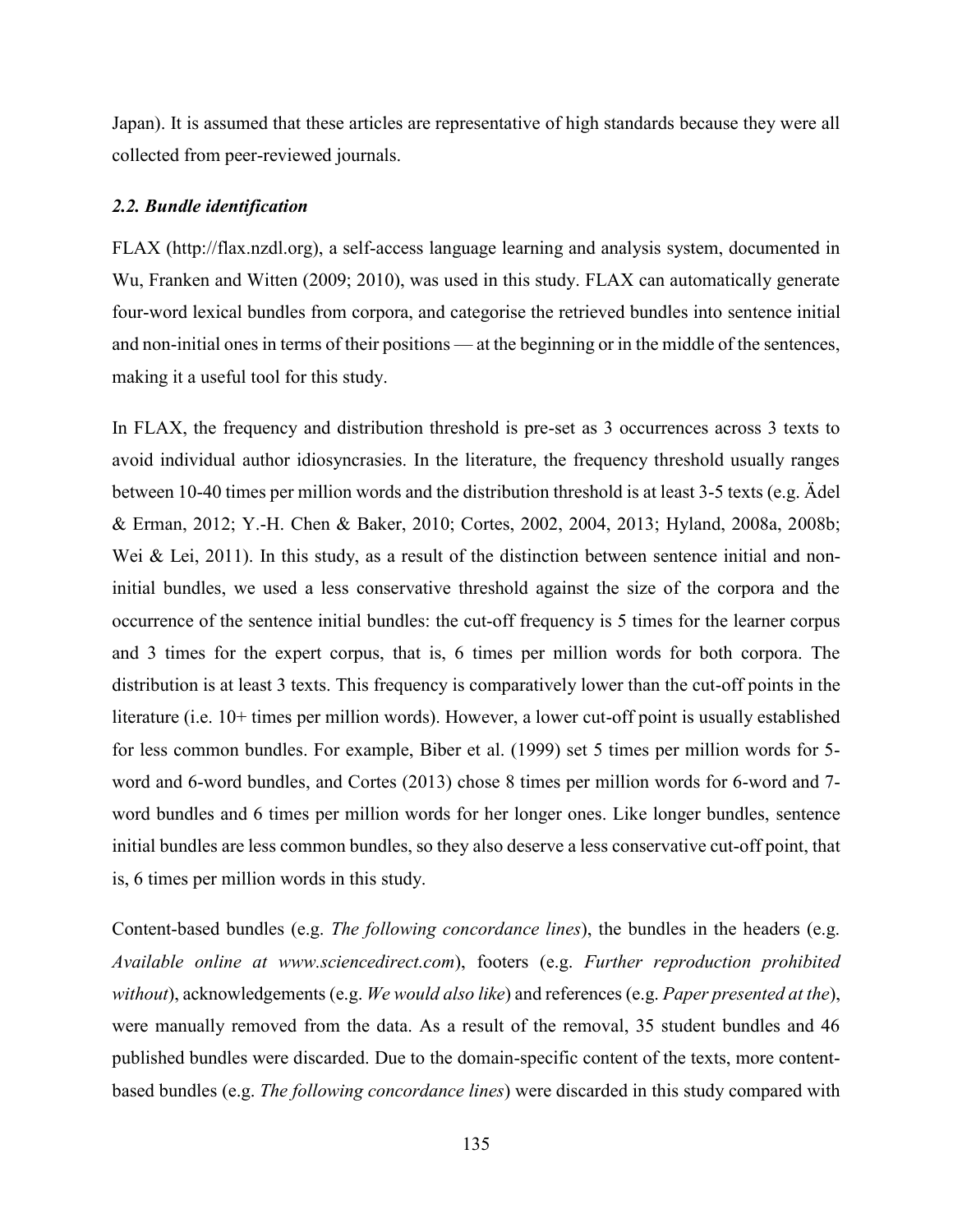the previous research on general or discipline-specific corpora (e.g. Ädel & Erman, 2012; Chen & Baker, 2010).

# *2.3. Bundle analysis*

In the present study, the structural types and patterns were developed from Biber et al. (1999, 2004), and Chen and Baker (2010). On the basis of the Longman Spoken and Written English Corpus, Biber and his colleagues identified twelve widely-used structural patterns in academic prose, which are:

- 1. noun phrase with *of*-phrase fragment
- 2. noun phrase with other post-modifier fragment
- 3. prepositional phrase with embedded *of*-phrase fragment
- 4. other prepositional phrase fragment
- 5. anticipatory it  $+$  verb phrase/adjective phrase
- 6. passive verb + prepositional phrase fragment
- 7. copula be  $+$  noun phrase/adjective phrase
- 8. (verb phrase +) *that*-clause fragment
- 9. (verb/adjective +) *to*-clause fragment
- 10. adverbial clause fragment
- 11. pronoun/noun phrase + be  $(+ \dots)$
- 12. other expressions

[Biber et al. \(2004\) l](#page-23-0)ater developed three broad structural categories to group their structural patterns featuring in conversation, university teaching, textbooks and academic prose. These categories were bundles incorporating verb phrase fragments, dependent clause fragments and noun or prepositional phrase fragments. Along with [Biber et al. \(2004\),](#page-23-0) but only focusing on academic writing, [Chen and Baker \(2010\) d](#page-23-0)istinguished another three major categories: noun phrase based (NP-based), preposition phrase based (PP-based) and verb phrase based (VP-based) bundles.

With reference to the categories of Biber et al. (2004); Biber et al. (1999), and Chen and Baker (2010), the first two authors of this paper worked independently to code a proportion of about 20% of the data and the inter-coder reliability was around 97%. Disputed cases on coding were resolved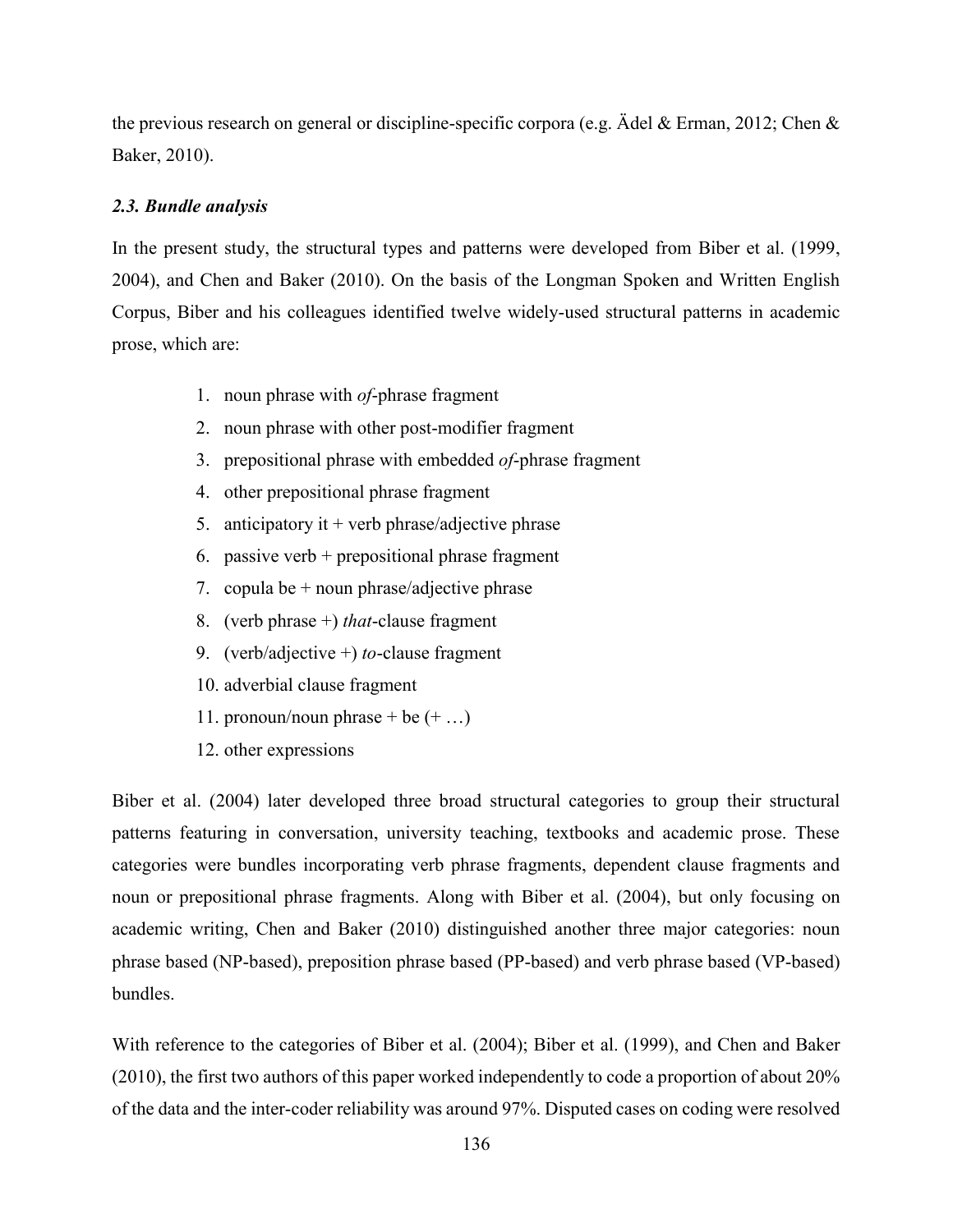during discussions. Then the first author coded the rest of the data, and codes were double-checked and refined by the other two authors.

Four major groups of bundles were identified: NP-based, PP-based, VP-based and clause-based bundles. In addition, two new patterns were created, *noun phrase + verb phrase* and *conjunction + clause fragments*, as a result of the sentence initial and non-initial bundle division. Table 1 gives the examples of each pattern. NP-based bundles refer to any noun phrases with post-modifier fragments, such as *of*-phrase fragments, post-nominal clause fragments, or any other preposition phrase fragments. PP-based bundles are preposition phrases or preposition phrases plus noun phrase fragments. VP-based bundles are composed of verb phrase fragments, *(In order) to-clause fragments* in this study. Clause-based bundles begin with independent or dependent clauses, and here refer to *anticipatory it-clause* fragments and the two newly-developed patterns: *noun phrase + verb phrase* and *conjunction + clause fragments*.

| <b>Categories</b> | <b>Patterns</b>                             |                    | <b>Examples</b>         |
|-------------------|---------------------------------------------|--------------------|-------------------------|
| NP-based          | noun phrase with post-<br>modifier fragment | of                 | The results of the      |
|                   |                                             | other              | The fact that the       |
| PP-based          | $preposition + noun phrase$<br>fragment     | of                 | On the basis of         |
|                   |                                             | other              | On the other hand       |
| VP-based          | $(verb/adjective) +$                        | to-clause fragment | In order to make        |
| Clause-based      | anticipatory it $+$                         | VP                 | It was found that       |
|                   |                                             | adjectiveP         | It is important to      |
|                   | noun phrase +                               | <b>VP</b>          | The results showed that |
|                   | $conjunction +$                             | clause fragment    | As can be seen          |
| Other             | other expressions                           |                    | That is to say          |

# **Table 1: Major Structural Categories and Patterns**

# **3. Results and discussion**

Regarding research question 1, we identified a total of 91 bundles in the learner corpus and 70 bundles in the published corpus. Appendix presents comprehensive lists of bundles identified in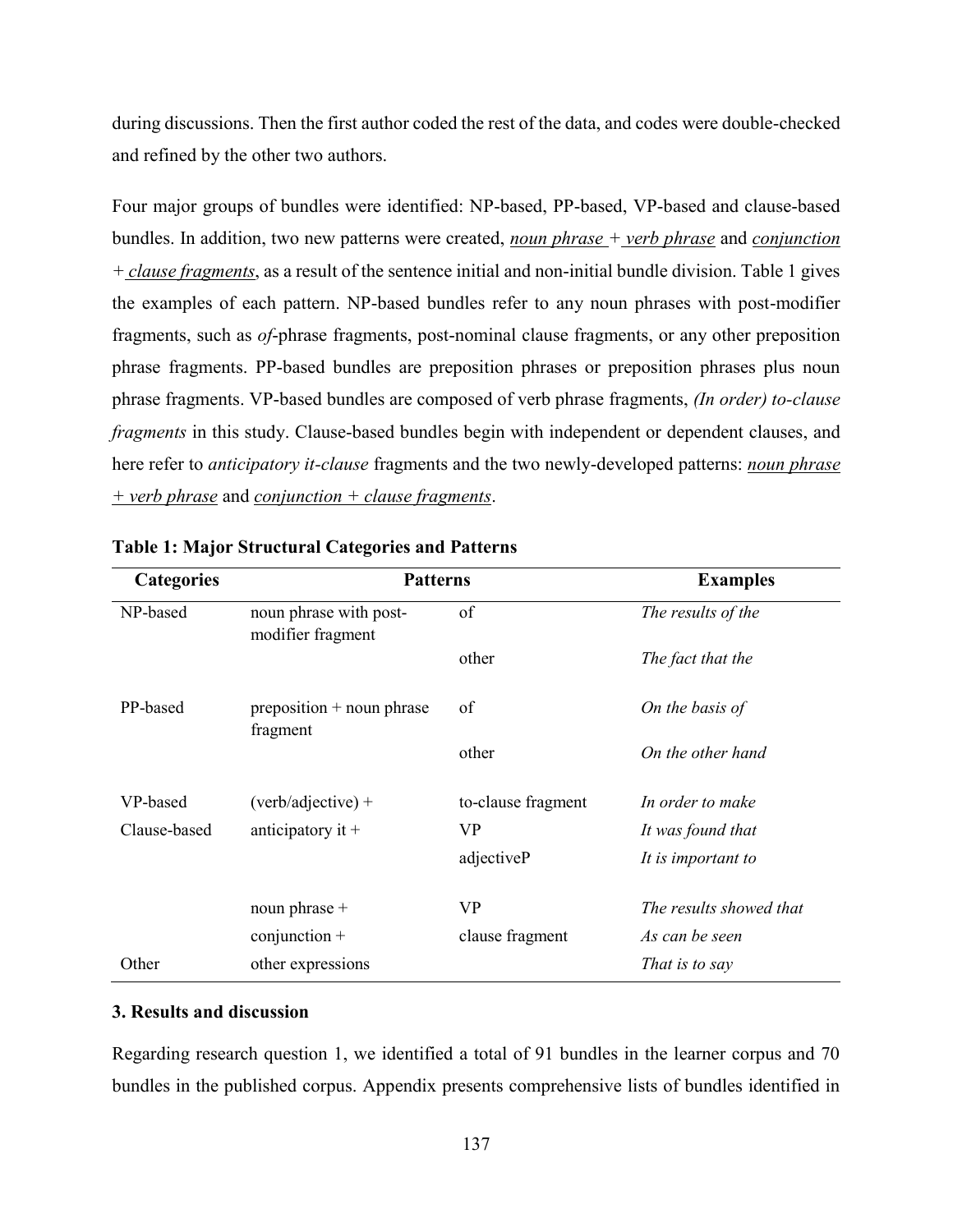the two corpora. Eight out of ten learner-preferred bundles rarely occurred in the published corpus. To address research question 2, Table 2 presents a comparison of the structural distribution of the bundles between the two corpora in terms of both type and token. In response to research question 3, log-likelihood tests were conducted using Paul Rayson's calculator (http://ucrel.lancs.ac.uk/llwizard.html). The results show that the journal article writers used significantly more NP-based bundles and *anticipatory it + adjective* bundles. The Chinese Master's students used significantly more VP-based bundles, *anticipatory it + verb* bundles, *noun + verb* bundles and other bundles. To better answer research question 3 and 4, the following sections will address the differences between bundles used in the Chinese Master's writing and published writing, and explore the possible reasons. Some typical bundles of Chinese student writing will also be discussed.

| <b>Categories</b> | <b>Patterns</b>                  |            |                             | <b>Types</b> |        | <b>Tokens</b> |  |
|-------------------|----------------------------------|------------|-----------------------------|--------------|--------|---------------|--|
|                   |                                  |            | theses                      | articles     | theses | articles      |  |
| NP-based          | noun phrase with post-of         |            | 7                           | $13*$        | 46     | $46*$         |  |
|                   | modifier fragment                | other      | 2                           | 3            | 11     | $16*$         |  |
| PP-based          | preposition $+$                  | nounof     | 10                          | 11           | 122    | 65            |  |
|                   | phrase fragment                  | other      | 9                           | 10           | 132    | 89            |  |
| VP-based          | $(verb/adjective) +$             | to-clause  | 6                           | $0*$         | 46     | $0**$         |  |
|                   |                                  | fragment   |                             |              |        |               |  |
|                   | Clause-based anticipatory it $+$ | VP         | 12                          | $2*$         | 102    | $16**$        |  |
|                   | anticipatory it $+$              | adjectiveP | $\mathcal{D}_{\mathcal{L}}$ | $8**$        | 17     | $45**$        |  |
|                   | noun phrase $+$                  | VP         | 28                          | 16           | 175    | $65***$       |  |
|                   | $conjunction +$                  | clause     | 8                           | 4            | 54     | 21            |  |
|                   |                                  | fragment   |                             |              |        |               |  |
| Other             | other expressions                |            | 7                           | 3            | 90     | $12**$        |  |
| Totals            |                                  |            | 91                          | 70           | 795    | $375**$       |  |

**Table 2: Distribution of Sentence Initial Bundles by Structure (types and tokens)**

\* = significant at  $p < .05$  level \*\* = significant at  $p < .01$  level

# *3.1. NP-based bundles*

According to Cortes (2013), most nouns in these bundles are shell nouns. Shell nouns are also known by various names: general nouns (M. A. K. Halliday & Hasan, 1976), anaphoric nouns (Francis, 1986), carrier nouns (Ivanič, 1991), enumerative nouns (Hinkel, 2001, 2002, 2004) signalling nouns (Flowerdew, 2003), stance nouns (Jiang & Hyland, 2015) and meta-discursive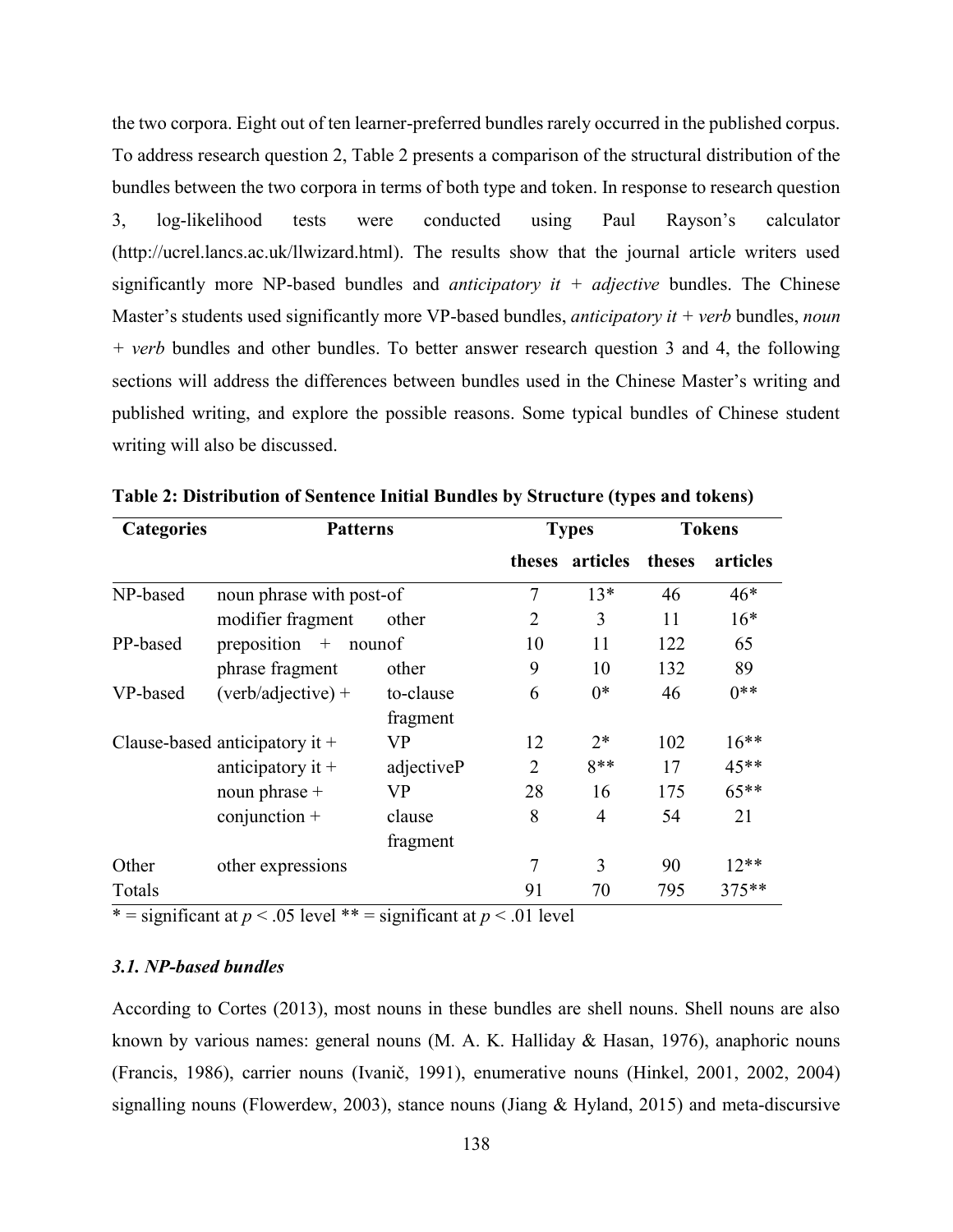nouns (Jiang & Hyland, 2016, 2017). These nouns are pervasive in academic discourse, and carry little or no meaning, but operate to encapsulate the meaning from the preceding and succeeding clauses or noun phrases. Aktas and Cortes (2008) [f](#page-23-0)ound shell nouns could serve a characterisation function (e.g. the *problem* of this technique), a temporary concept-formation (e.g. the same *result*), and a linking function (e.g. this *fact*) in academic prose.

As shown in Table 3, the journal article writers used a relatively wide range of shell nouns as the subjects in the pattern *the*  $+ N + of$  to characterise and anticipate the *results/findings*, *analysis*, *aim/purpose*, *reasons*, and *design* of their studies or the *use* of various methods, whereas the student writers rarely deployed these shell nouns, except for *results*. The other two shared shell nouns, *size* and *number*, were used to describe corpora (e.g. *The size of the corpus*) or corpus data (e.g. *The total number of collocations*). This is because we built the two corpora within the same domain of corpus-based lexical analysis and the introduction of the size of a corpus and the number of generated data is crucial for corpus research.

| <b>Student bundles</b> | Frequency | <b>Published bundles</b> | Frequency |
|------------------------|-----------|--------------------------|-----------|
| The results of the*    | 11        | The results of the       | 10        |
| The second type of     | 11        | The results of this      | 10        |
| One of the most        | 10        | The analysis of the      | 8         |
| The examples of the    | 6         | The aim of this          | 8         |
| The range of the       | 6         | The findings of this     | 8         |
| The size of the        | 6         | The first of these       | 6         |
| The total number of    | 6         | The findings of the      | 6         |
|                        |           | One of the reasons       | 6         |
|                        |           | The purpose of this      | 6         |
|                        |           | The size of the          | 6         |
|                        |           | The total number of      | 6         |
|                        |           | The design of the        | 6         |
|                        |           | The use of these         | 6         |

**Table 3: NP+***of* **bundles**

\*Sentence initial bundles in bold are shared bundles. Considering the two corpora were of different size, the final frequencies were normalized to 1,000,000 words to conduct a reliable comparison.

Another interesting finding is that nearly half of the *NP + of* bundles in the published writing ended with demonstrative determiners, *this* or *these*, as in: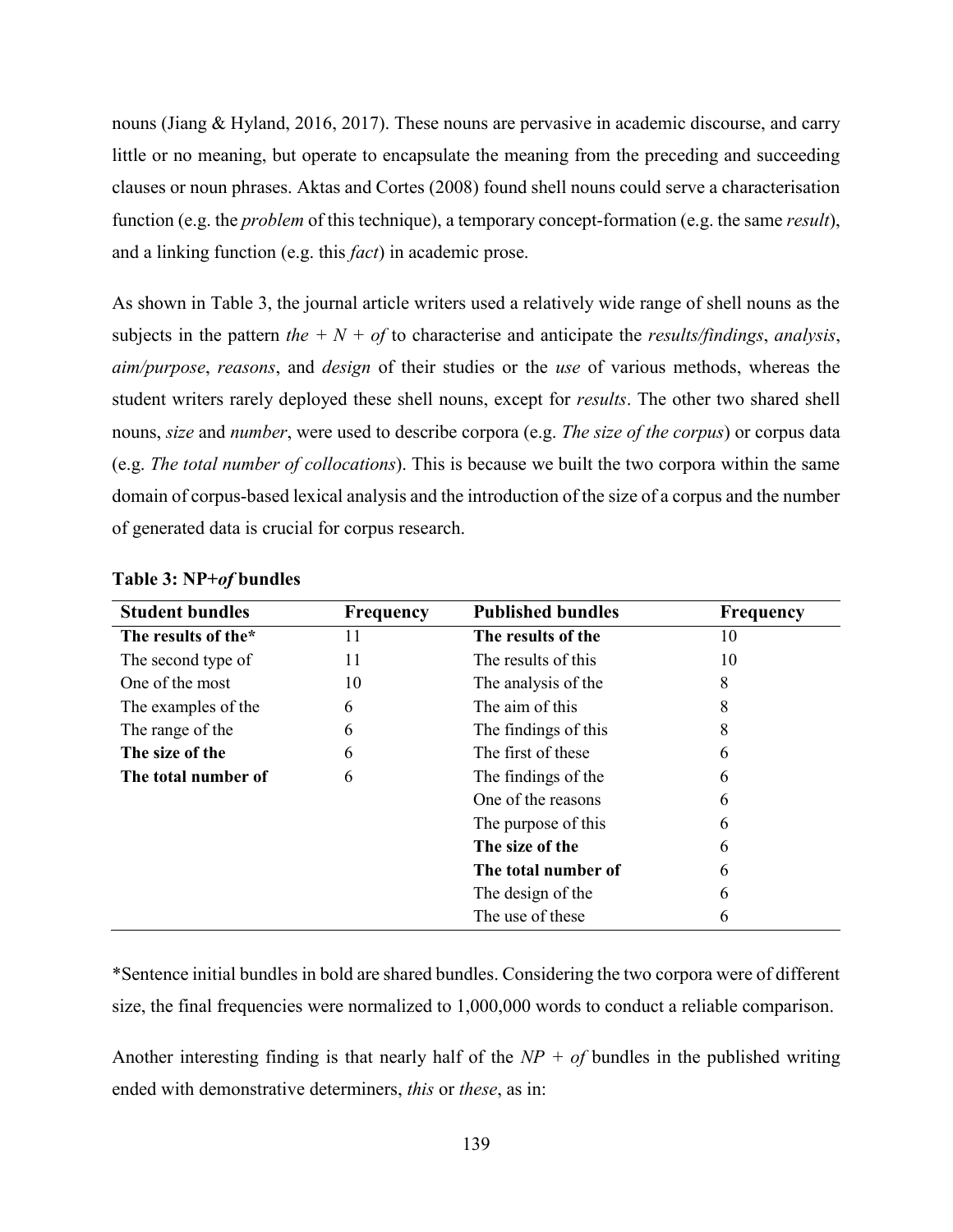*The results of this study are intended to be used with beginning and low intermediate learners of English whose vocabulary size is around 1,000 words. (published corpus, determiners)*

The extensive use of these two determiners, with an immediate referential function, are claimed to enhance the textural cohesion of academic writing (Biber et al., 1999; Halliday & Hasan, 1976; Hinkel, 2004). However, no demonstratives were found in the student  $NP + of$  bundles.

In the case of *NP + other modifications*, the nouns of the published bundles, *The fact that the*, *One possible explanation for*, and *The first step in*, were also used as shell nouns, as in the following examples.

*The fact that the learners in group 3 have spent more time in the target language community probably means that they have been exposed to more input generally. (published corpus, shell noun)*

*One possible explanation for these historical developments is the unique production circumstances of writing, which permit extensive planning and revision, in contrast to the real-time production circumstances of speech. (published corpus, shell noun) The first step in the analysis was to identify all recurrent multi-word sequences in these two corpora. (published corpora, shell noun)*

In contrast, the nouns in the student bundles, *The information such as*, and *One thing to be*, are vague nouns, as in:

*The information such as the level of students, sex, age, school, the nature or source of the assignment, the category of genre of the writing and even the information about whether dictionary is used at the time of writing are also recorded in the entries of the data collected. (student corpus, vague noun) One thing to be pointed out is that there is no clear-cut point for distinguishing free combinations, collocations and idioms. (student corpus, vague noun)*

Vague nouns are generic nouns, used to convey generalisation (Quirk, Greenbaum, Leech, & Svartvik, 1985; Sinclair, 1991). This finding is consistent with the findings of Hinkel's (2002,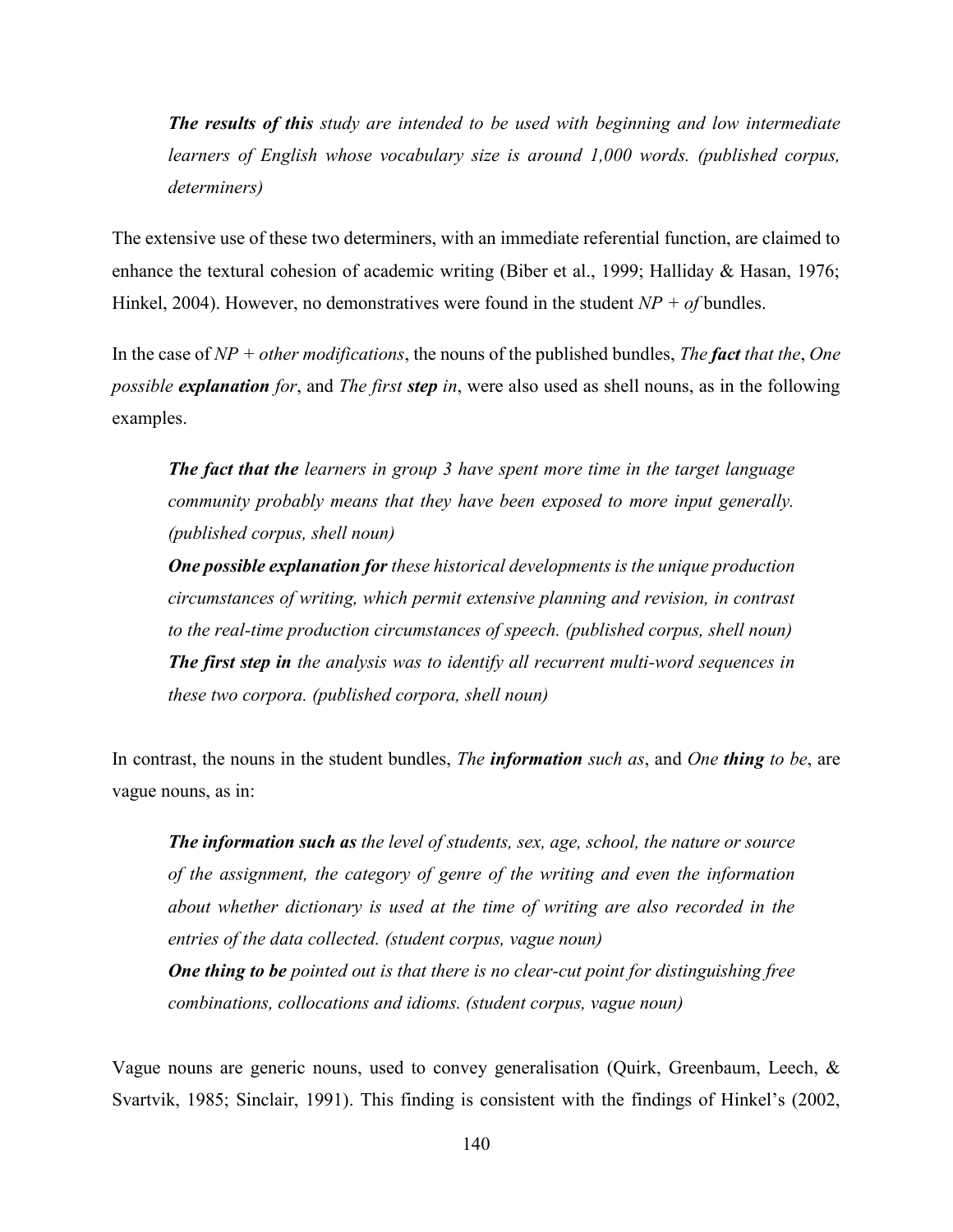2004) studies on the overuse of vague nouns in L2 university student writing. However, our finding of NP-based bundles highlights the role of shell nouns and demonstrative determiners in terms of sentence initial bundles, that is, as recurrent sentence starters.

# *3.2. PP-based bundles*

A preliminary analysis of PP-based bundles showed that most bundles were complex prepositions (Hinkel, 2004), that is, multi-word preposition sequences used to clue texts (e.g. *based on*, *in spite of*, and *in addition to*). The student writers and their professional counterparts showed similarity in their choice of complex prepositions with many overlapping preposition bundles in the two corpora (see Table 4, the bundles in bold). Three out of the top five bundles in the pattern *PP + of* (*On the basis of*, *With the help of*, and *In the case of*) and all top three bundles of *PP + other modifications* (*In the present study*, *On the other hand*, and *At the same time*) were the same, although they were not sequenced in the exactly same order. The master level students appear to be comparatively competent to employ preposition units to join their ideas. One possible reason is these preposition units as common cohesive devices are often covered in writing courses, which are taught very early on and are frequently used during writing.

| <b>Student bundles</b>     | Frequency         | <b>Published bundles</b>          | Frequency |  |  |
|----------------------------|-------------------|-----------------------------------|-----------|--|--|
|                            | $PP + of$ bundles |                                   |           |  |  |
| On the basis of            | 29                | On the basis of                   | 29        |  |  |
| With the help of           | 23                | In the case of                    | 25        |  |  |
| In the process of          | 23                | In terms of the                   | 13        |  |  |
| With the development of    | 20                | With the help of                  | 12        |  |  |
| In the case of             | 12                | As a result of                    | 10        |  |  |
| As a matter of             | 10                | For the purposes of               | 8         |  |  |
| With the popularization of | 8                 | For the purpose of                | 6         |  |  |
| In view of the             | 8                 | In the majority of                | 6         |  |  |
| In spite of the            | 7                 | With the exception of             | 6         |  |  |
| In one of his              | 6                 | In light of the                   | 6         |  |  |
|                            |                   | In their study of                 | 6         |  |  |
|                            |                   | $PP + other modification bundles$ |           |  |  |
| In the present study       | 51                | On the other hand                 | 69        |  |  |
| On the other hand          | 38                | At the same time                  | 23        |  |  |
| At the same time           | 21                | In the present study              | 21        |  |  |
| On the one hand            | 12                | On the one hand                   | 15        |  |  |

# **Table 4: PP-based Bundles**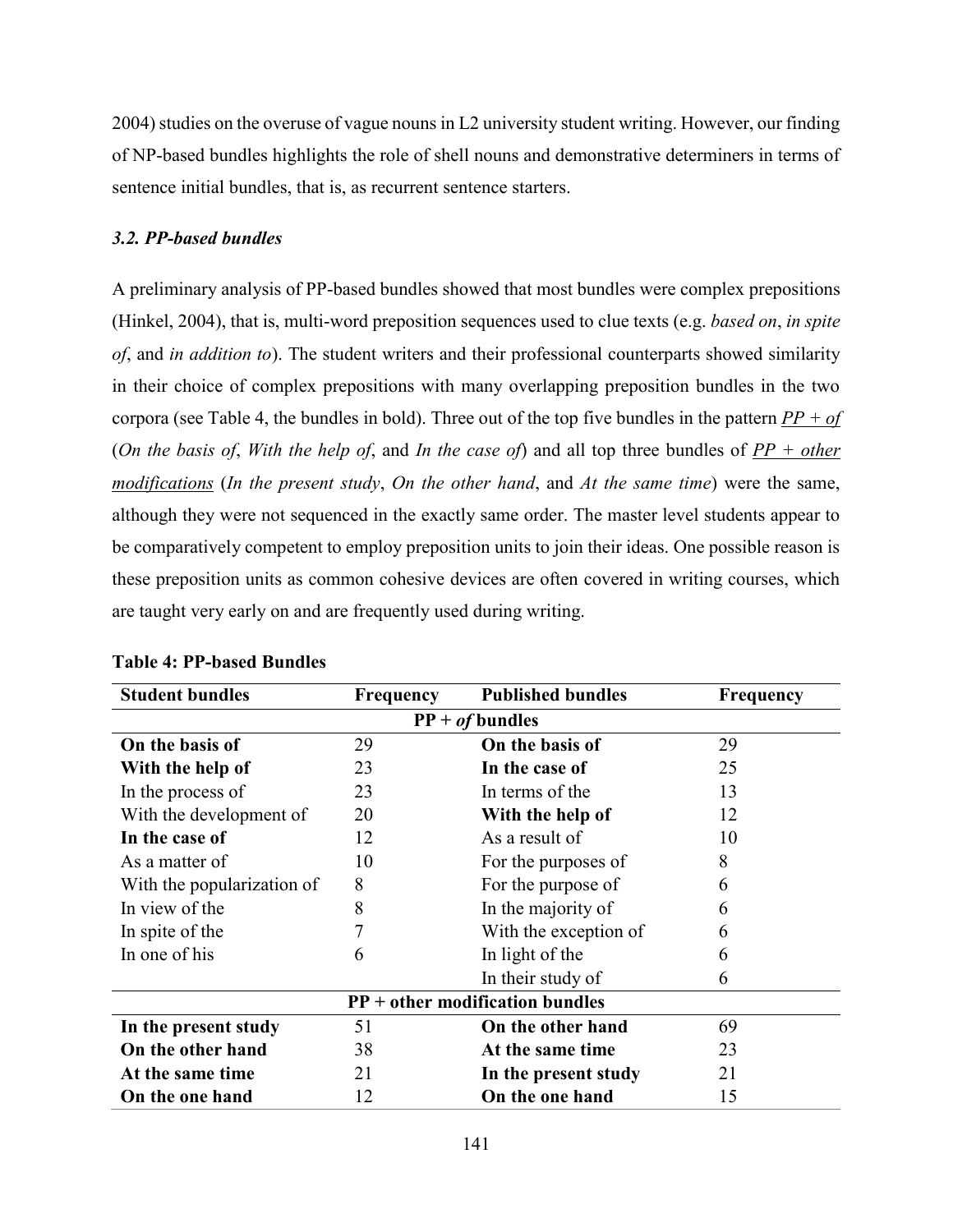| In addition to the       | With regard to the    | 10 |
|--------------------------|-----------------------|----|
| In the same way          | In this article we    |    |
| In the following section | In addition to the    |    |
| In the following part    | Despite the fact that |    |
| With regard to the       | In addition to these  |    |
|                          | In the first part     |    |

However, it is important to note the prevalence of *with* bundles (*with the development of* and *with the popularization of*) in the Chinese students' writing. The use of these *with* bundles may originate in the interlingual transfer from the equivalent Chinese expression 随着, and the Chinese students tend to be familiar with this pattern.

Two journal article-preferred idiomatic bundles, *In terms of the* and *In light of the*, were absent in the student writing. Both were used to provide the topic or theme of the arguments, as in:

*In terms of the occurrence of referential bundles, it was found that they are more common in conversation than academic prose in both Korean and Spanish, which differs from English lexical bundles. (published corpus, idiomatic bundle) In light of the precision obtained from the last section, even though 94.1% of suggestions contain the appropriate corrections, no evidence shows whether our system can provide the most relevant answers with better ranking or not. (published corpus, idiomatic bundle)*

One possible explanation for the absence of these two bundles in the student corpus is the intransparency of the idiomatic expressions — the meanings cannot be interpreted from the literal meanings of their content words. In contrast, more transparent phrases such as *on the basis of*, *in the case of* and *with the help of*, were pervasive in the student texts. It is possible that the students found little or no difficulty in using the transparent expressions, but were not familiar with the less transparent ones and not confident in using them. However, according to Pawley and Syder (1983) the absence of a nativelike selection is likely to hinder the decoding process and increases the reader's processing load.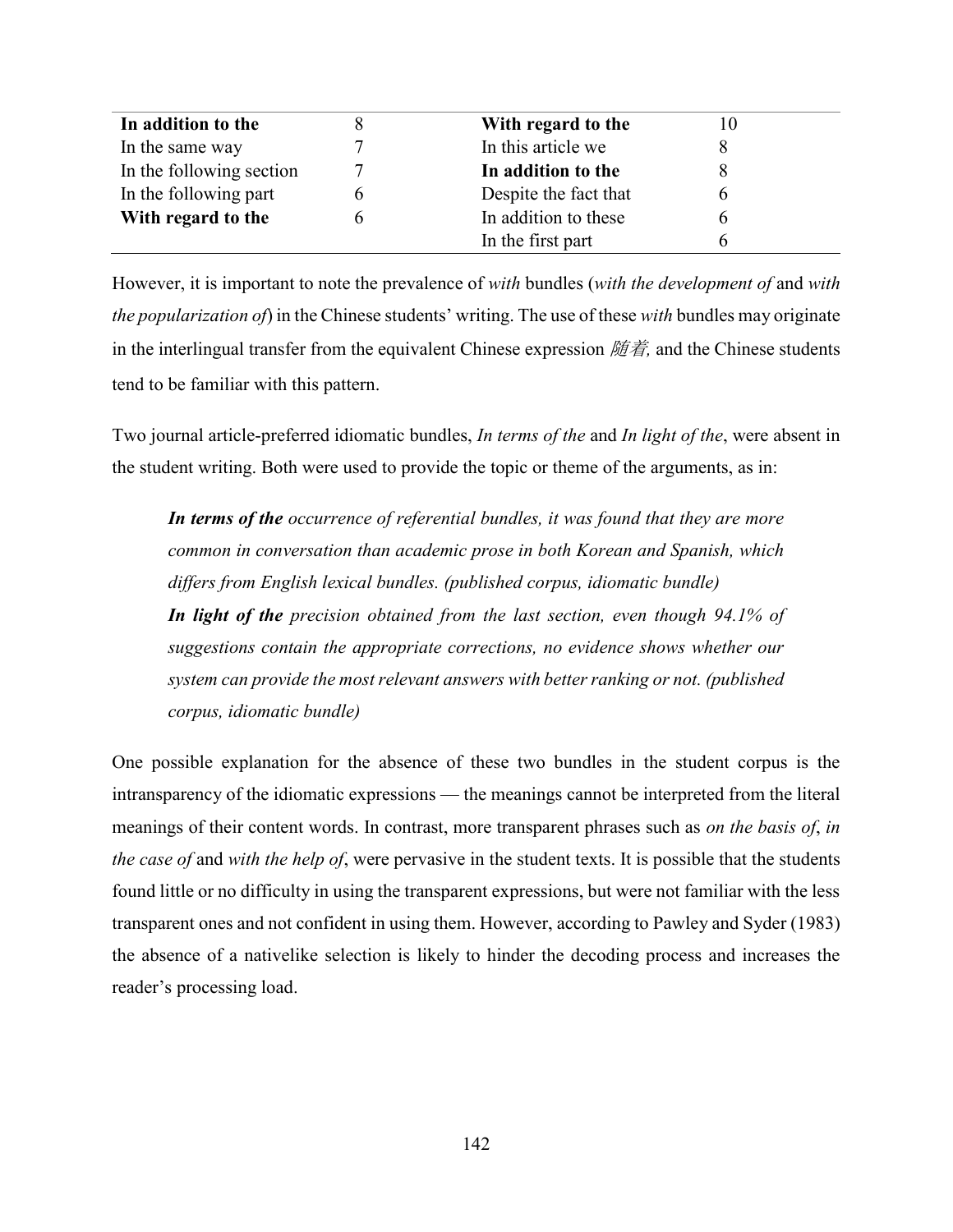#### *3.3. VP-based bundles*

VP-based bundles were only found in the Chinese Master's corpus and the Chinese students habitually used *In order to* or *to*-clusters (*In order to make*, *In order to get*, *In order to have* and *To put it in*) at the beginning of their sentences to highlight the purposes of their main clauses. However, none of these patterns occurred as sentence initial bundles in the published writing, although the academics employed some in the second part of their sentences. The difference can be seen from the following examples:

*In order to make up for the vocabulary deficiency, Chinese EFL learners tend to adopt repetition of some verbs they assume they are familiar with and avoid some verbs that they felt to be difficult as strategies of communication. (student corpus, in order to)*

*This also shows how important it is for language learners to acquire a large number of phraseologies and patterns in order to be admitted into a discourse community, the wish to blend in. (published corpus, in order to)*

The use of sentence initial (*in order*) *to*-clusters may be attributed to the transfer of the Chinese phrase  $\overline{\mathcal{D}}\mathcal{T}$ , which usually starts a Chinese sentence. As [Williams \(2003\) p](#page-23-0)oints out, long introductory phrases hinder understanding and readers "have to hold in mind that the subject and verb of the main clause are still to come" (p. 138). Therefore, it is more appropriate to start a sentence with its topic rather than the wordy (*in order*) *to* phrase in most cases.

### *3.4. Clause-based bundles*

Clause-based bundles consist of anticipatory-*it* bundles, *noun + verb* bundles, and conjunction bundles. Among them, anticipatory-*it* bundles were heavily used in both student and published writing.

# *3.4.1. Anticipatory-it bundles*

Anticipatory-*it* bundles were common in this research. The students employed more bundles in the pattern of  $It + (modal) + passive verb + that$  (i.e. 86%), but the journal article writers used more in the structure of  $It + is + predictive \cdot adjective + to/that$  (i.e. 87%). The use of anticipatory-*it* allows the writer to depersonalise the text and at the same time to take action against or make an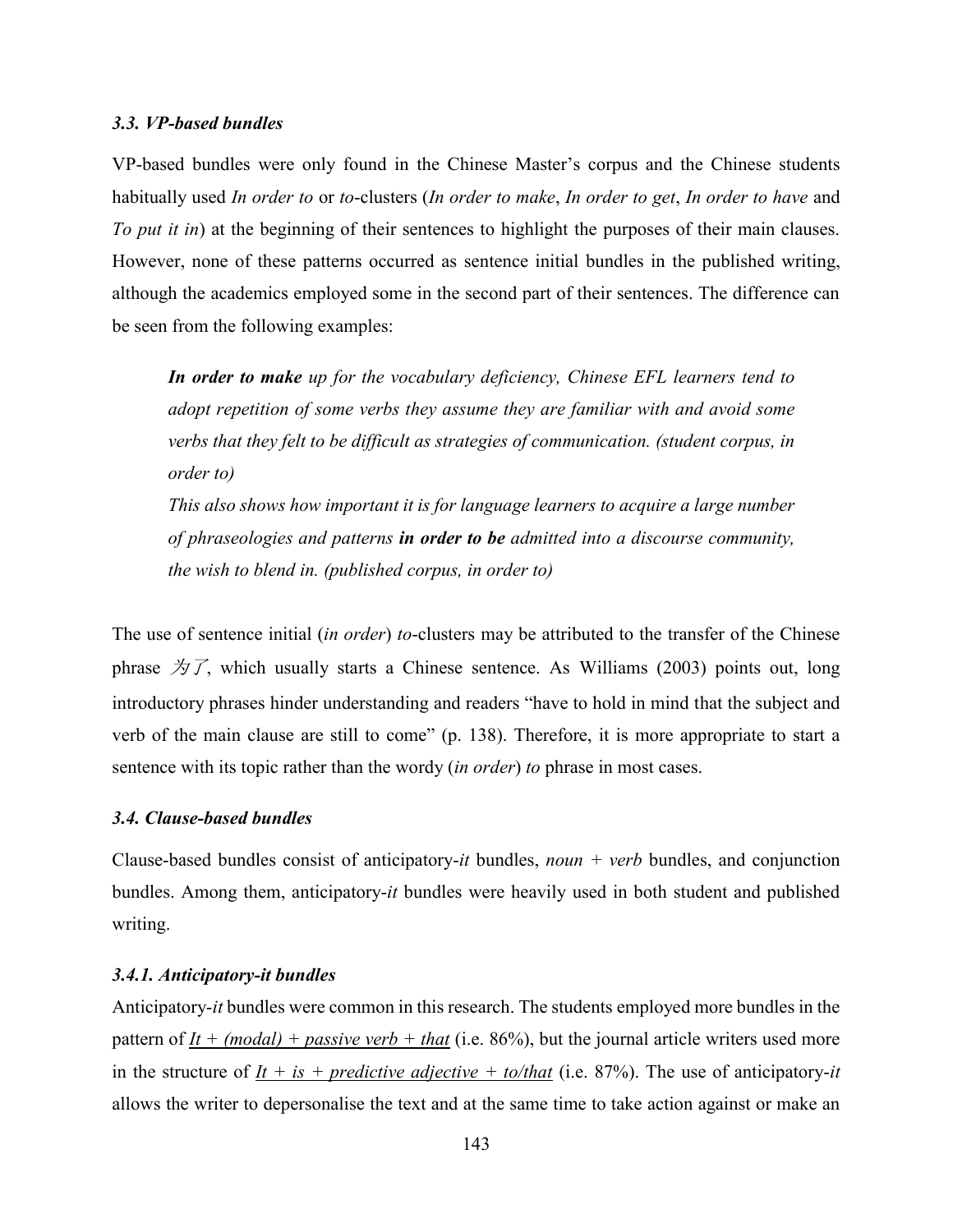evaluation of the proposition; the use of anticipatory-*it* also accords with the information principle — new or heavy information is usually located at the end of the clauses (Williams, 2003). Hewings and Hewings (2002) [i](#page-23-0)dentified four categories on the basis of the metadiscousal functions of their anticipatory-*it* data: emphatics (emphasising the writer's conclusion or drawing the reader's attention to a particular point), hedges (indicating the writer's uncertainty), attitude markers (expressing the writer's evaluation), and attribution (presenting the specific or general reference). Table 5 shows the distribution of the student and published anticipatory-*it* bundles in each category.

|             | <b>Student bundles</b> | Frequency        | <b>Published bundles</b> | <b>Frequency</b> |
|-------------|------------------------|------------------|--------------------------|------------------|
| Multi-      | It can be seen         | 20               |                          |                  |
| functions   |                        |                  |                          |                  |
| Emphatics   | It was found that      | 17               | It was found that        | 15               |
|             | It is found that       | 17               | It should be noted       | 15               |
|             | It is obvious that     | 13               | It is important to       | 19               |
|             | It is hoped that       | 11               | It is clear that         | 13               |
|             | It is also found       | 10               | It is obvious that       | 6                |
|             | It is clear that       | 7                | It is also important     | 6                |
|             | It can be inferred     | 7                |                          |                  |
|             | It is expected that    | $\boldsymbol{7}$ |                          |                  |
|             | It shows that the      | 6                |                          |                  |
|             | It turns out that      | 6                |                          |                  |
| Hedges      |                        |                  | It is possible that      | 12               |
|             |                        |                  |                          | 12               |
| Attitude    |                        |                  | It is difficult to       |                  |
| markers     |                        |                  | It is interesting to     | 12               |
|             |                        |                  | It is also worth         | 8                |
| Attribution | It is suggested that   | 8                |                          |                  |
|             | It is known that       | 7                |                          |                  |
|             | It is believed that    | 6                |                          |                  |

#### **Table 5: Anticipatory-***it* **Bundles**

The most frequent bundle in the student corpus was *It can be seen*, which did not occur in the published corpus, but fulfilled a wide variety of functions as a discourse organiser, emphatics, and attribution in the student writing, for examples: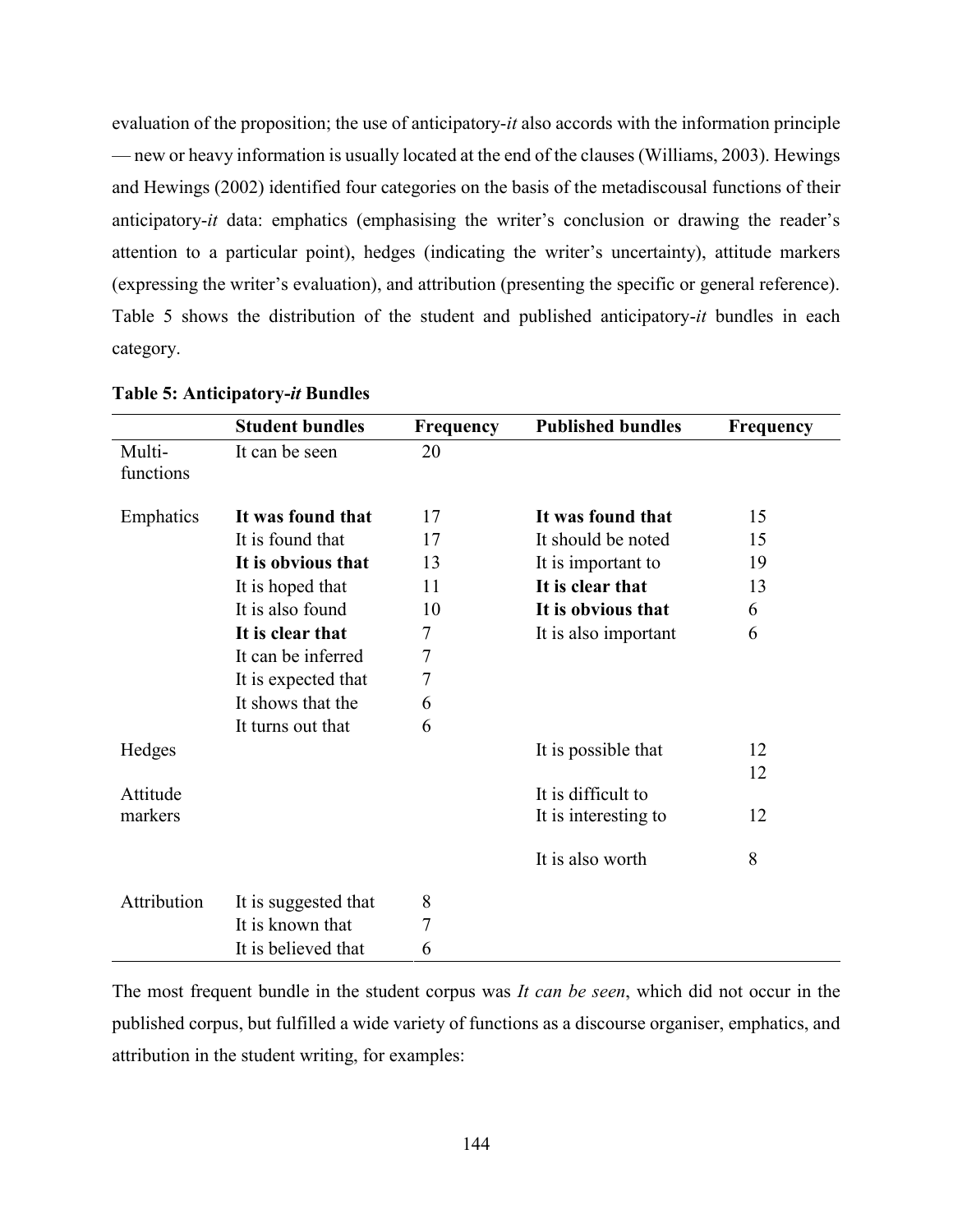*It can be seen that in the above lines, there are some modifiers between "learn" and "lesson". (student corpus, discourse organiser) It can be seen that the adjective-noun collocational errors is common among the* 

*four groups of students. (student corpus, emphatics) It can be seen that Firth's definition and explanation of collocation lays a theoretical foundation for further research. (student corpus, attribution)*

All the shared bundles between the two corpora, *It was/is (also) found that*, *It is obvious that* and *It is clear that*, fell into emphatics category, used to state the writer's conclusions or deductions, for example:

*It was found that in both tests only around half of the students' responses were acceptable English collocations. (student corpus, emphatics) It was found that subjects who used our parallel concordance in the post test made statistically significant improvements over previous translations written with the aid of bilingual dictionaries. (published corpus, emphatics)*

Other bundles appeared in the published writing in the category of emphatics, *It should be noted*, and *It is (also) important to*, mostly served to draw the reader's attention to the limitations of the current or previous research, as in:

*It should be noted that this test is not designed to assess all aspects of collocation knowledge. (published corpus, emphatics) It is important to mention that even though the use of these methods for the teaching of vocabulary and collocations has been widely advocated, there is no specific* 

*research on how well they work. (published corpus, emphatics)*

Other bundles used by students in the category of emphatics can be further classified into two subcategories: *It can be inferred*, *It shows that the* and *It turns out that* performed the same role with the shared bundles, indicating the writer's conclusion; *It is hoped that* and *It is expected that* drew the reader's attention to the implications of the research. The following examples illustrate their different functions: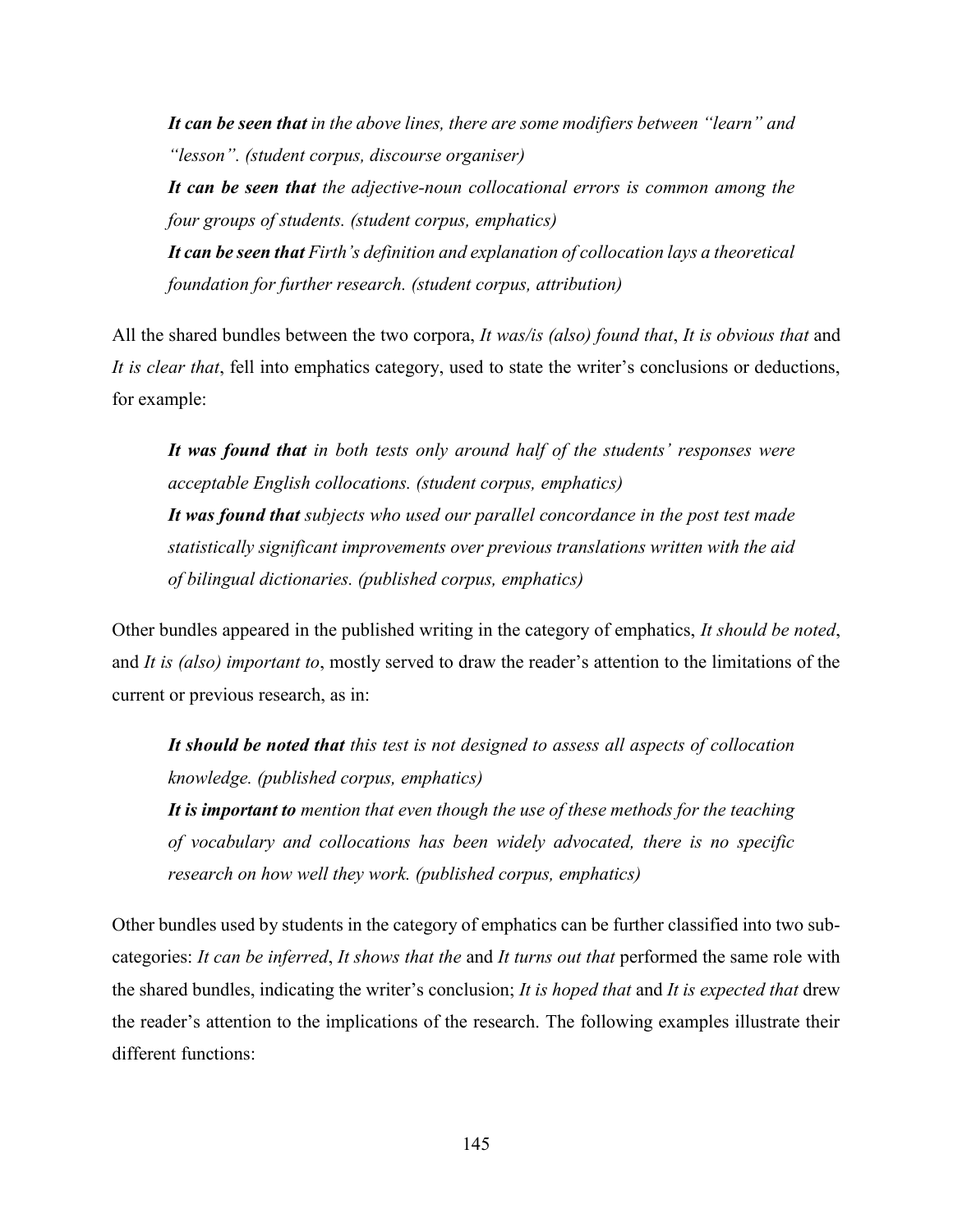*It can be inferred from this result that in English teaching, teachers should attract great importance to the improvement of learners receptive collocation competence. (student corpus, emphatics-conclusion)*

*It shows that the learner's mother tongue has a great influence on the appropriateness of the learner's verb-noun collocations. (student corpus, emphaticsconclusion)*

*It turns out that the incorrect use of prepositions constitutes a major problem to most learners at almost every period of English learning. (student corpus, emphaticsconclusion)*

*It is hoped that the findings of the study will shed some light on pedagogical approaches of productive vocabulary acquisition. (student corpus, emphaticsimplication)*

*It is expected that the analysis is generalizable for the whole population of Chinese college English learners in their word collocation. (student corpus, emphaticsimplication)*

The other bundles in the published corpus were used as hedges (*It is possible that*) or attitude markers (*It is difficult to*, *It is interesting to*, and *It is also worth*), as in:

*It is possible that some of the problematic usage of linking adverbials by apprentice and NNS writers may not simply be a question of under- or over-use, but may also reflect a lack of knowledge of the specific patterns in which a given adverbial typically occurs. (published corpus, hedge)*

*It is difficult to know how far we can generalize these results to other L2 learners of a similar ability. (published corpus, attitude marker)*

However, hedge and attitude marker bundles were absent in the student texts. For the absence of hedge bundles in the student writing, Yang (2013) suggests two reasons typical to Chinese writers: unfamiliarity with the hedge devices and different beliefs in Chinese academic discourse: "the researchers should be authoritative and their results should be as rigorous as possible" (p. 30).

All the other bundles in the student corpus performed the function of attribution (*It is suggested that*, *It is known that*, and *It is believed that*). In line with Hewing and Hewing's (2002) findings,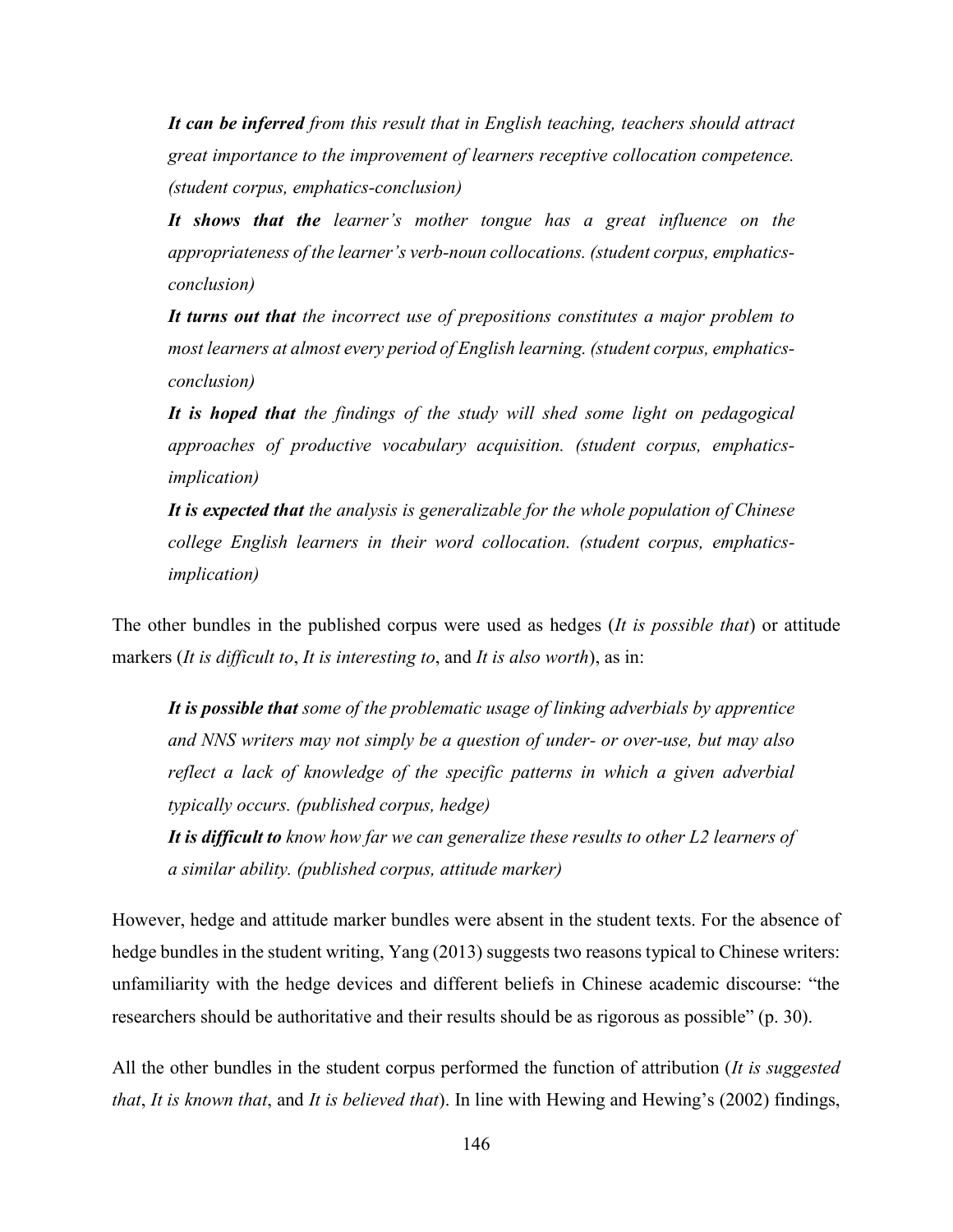these attribution bundles were mostly used as general attribution (15 out of 18), with no referencing. The following is an example:

*It is suggested that the students should have more practice in writing, for example, keeping diaries, writing book reports, making comments on hot issues, etc. (student corpus, attribution)*

# *3.4.2. Noun + verb bundles*

The student *noun + verb* bundles were featured by *it*-clauses and *it* was used as a reiteration strategy, referring back to the preceding lexical item or sentence as a cohesive element (e.g. *It is completely a*, *It focuses on the*, *It can also be*, *It can be used*, *It is used to*, and *It can reveal not*). The following are two examples:

*The mutual information score or mutual information index gives a measure of the strength of association between two words. It focuses on the likelihood of two words appearing together within a particular span of words. (student corpus, reiteration it)*

*There are certain classes of English word combinations that cannot be explained with existing syntactic or semantic theories. It is completely a matter of convention. (student corpus, reiteration it)*

In contrast, only one *it*-bundles (*It may be that*) appeared in the published corpus with fairly low frequency. Halliday and Hasan (1976) placed all reiteration forms on a cline from the most specific to the most general: the repetition of the same lexical item, the use of a synonym, near-synonym, superordinate, general noun and pronoun *it*. In comparison to a noun or noun phrase, the use of *it* as a vague reference item in the student writing resulted in a much looser structure.

### *3.4.3. Conjunction bundles*

Table 6 shows the conjunction bundles in the two corpora. The students used more sentence transitions to connect their ideas (e.g. *But*, *So*, *And*). The use of these transitions, however, does not necessarily guarantee the flow of the texts (Hinkel, 2004). On the other hand, the high reliance on sentence transitions might be the result of the training received from their writing courses and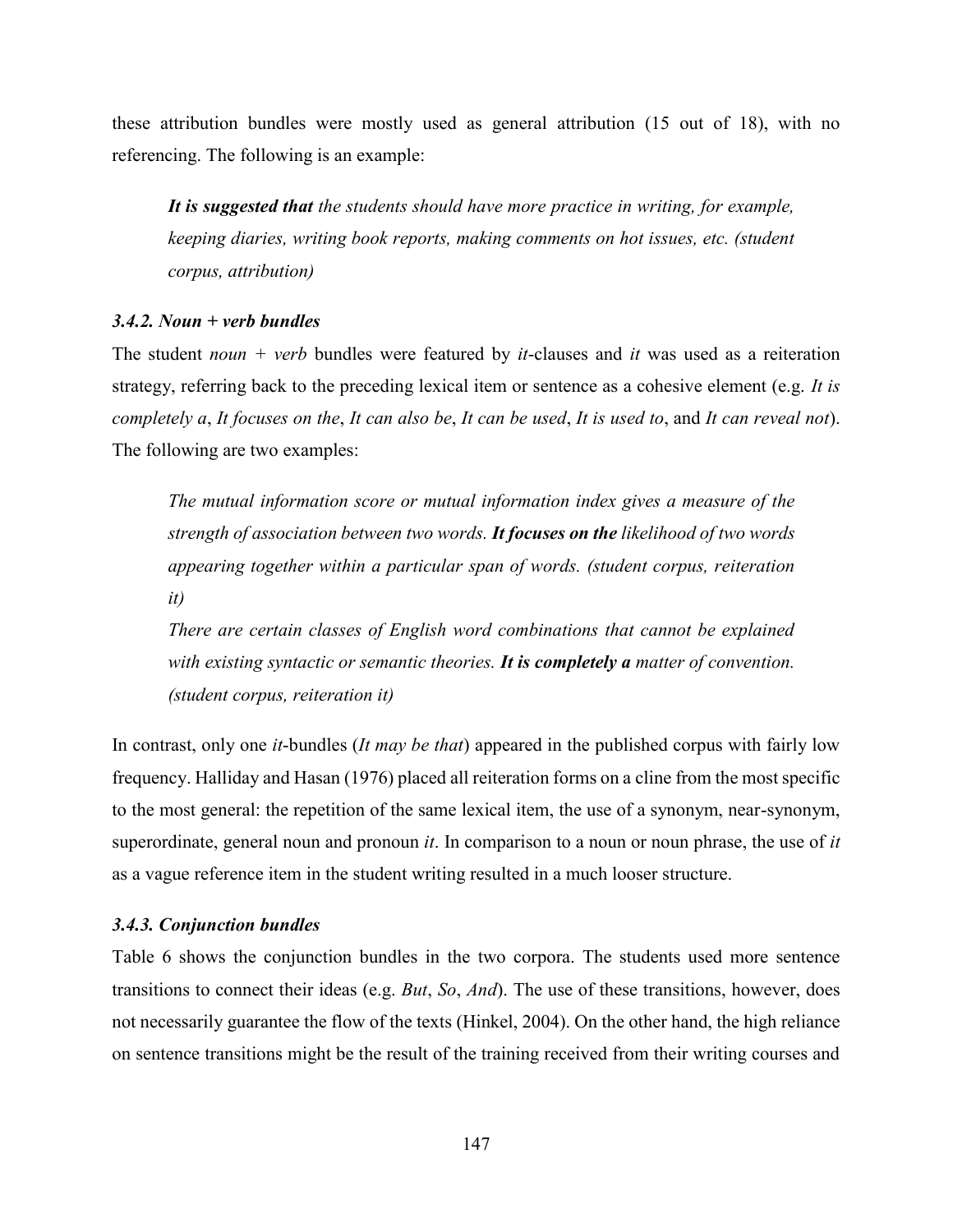it also indicates that the students may have little awareness or knowledge of alternative cohesive devices.

| <b>Student bundles</b> | <b>Frequency</b> | <b>Published bundles</b> | <b>Frequency</b> |
|------------------------|------------------|--------------------------|------------------|
| As is shown in         | 13               | As can be seen           | 23               |
| As can be seen         | 12               | If we look at            | 10               |
| But it is not          | 7                | As shown in the          | 8                |
| So when the required   | 7                |                          |                  |
| When it comes to       | 7                |                          |                  |
| And at the same        | 6                |                          |                  |
| As has been pointed    | 6                |                          |                  |
| As we all know         | 6                |                          |                  |

# **Table 6: Conjunction bundles**

# *3.5. Typical bundles in Chinese student writing*

Besides the differences between the student and published bundles discussed above, it was also found that the Chinese students preferred to use a few typical bundles, as shown in Table 7.

| <b>Typical bundles</b>                 | <b>Frequency</b> |
|----------------------------------------|------------------|
| That is to say                         | 54               |
| With the development of                | 20               |
| As far as the $(\ldots)$ is concerned) | 14               |
| As a matter of (fact)                  | 10               |
| To put it in (another way/other words) | 10               |
| Last but not least                     | 10               |
| With the popularization of             | 8                |
| When it comes to                       | 7                |
| One thing to be (pointed out is that)  | 6                |
| As we all know                         | 6                |

**Table 7: Typical Bundles in Chinese Student Writing**

Brown (2007) [s](#page-23-0)uggests four major sources of errors: interlingual transfer, intralingual transfer, context of learning and communication strategies. Interlingual transfer refers to the interferences from the acquired language (e.g. L1) to the target language. Intralingual transfer places emphasis on the overgeneralization of the rules in the target language. Context of learning includes the negative influences from teachers or materials. Communication strategies are defined as the strategies used by learners to overcome their incompetent language during communication. On the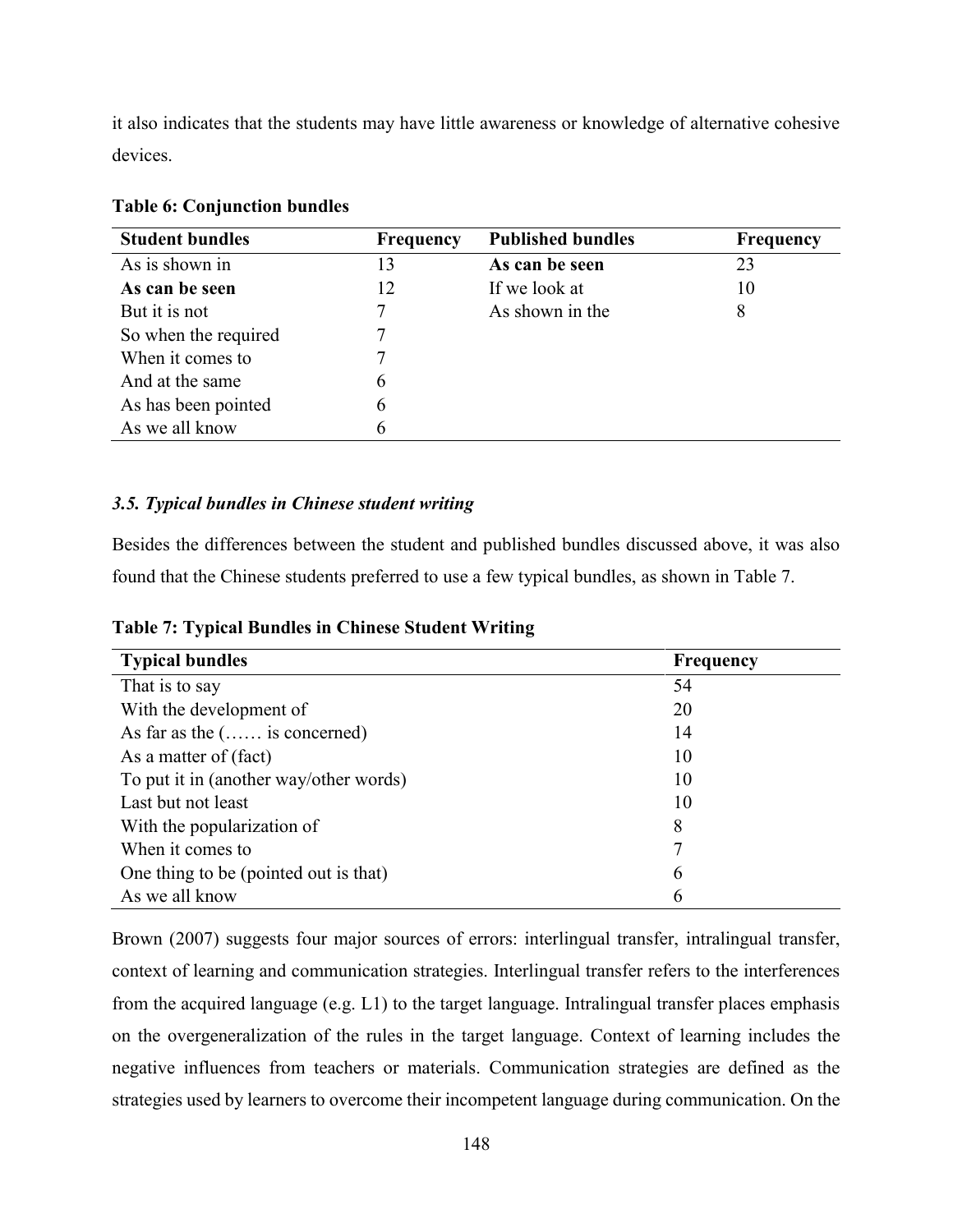basis of Brown's (2007) division, the sources of these typical bundles could possibly be attributable to the above four aspects. The use of the bundles *That is to say*, *With the development/popularization of*, *One thing to be (pointed out is that)* and *As we all know,* is likely to be the result of negative transfer from written Chinese 换句话说, 随着*……*的发展, 需要指出

的是, and 众所周知. The bundle *To put it in (another way/other words)* is possibly the overgeneralisation of the English combination *In other words*. The overuse of the bundles containing fixed expressions, *As a matter of (fact)*, and *Last but not least,* may largely reflect the negative influence from the English pedagogy in mainland China: excessive emphasis placed on English idioms. The bundles *As far as the (…… is concerned)* and *When it comes to* have the equivalence in the published corpus, *In terms of the*, and the highly marked expressions may be consciously used by the students as a replacement. The following examples are these bundles in the student and published texts:

*When it comes to the adverb-adjective (Adv-Adj) collocation, few errors are found. (student corpus, typical bundle) As far as the verb-noun collocation is concerned, usually there are two kinds of avoidance. (student corpus, typical bundle)*

*In terms of the occurrence of referential bundles, it was found that they are more common in conversation than academic prose in both Korean and Spanish, which differs from English lexical bundles. (expert corpus, typical bundle)*

Ellis (1994) argues that defining the sources of errors is largely subject to the biases of researchers and it is impossible to give accurate explanations about errors. Although only the possible sources of these typical bundles can be identified, the analyses will have clear implications for pedagogy.

# **4. Pedagogical Implications**

The present study focuses on a list of sentence initial bundles retrieved from two corpora: a Chinese Master's L2 thesis corpus and a structure-correlated published journal article corpus. The Chinese L2 students in this study were seemingly not so competent in using NP-based bundles. Their NPbased bundles contained more vague nouns, and fewer shell nouns and demonstrative determiners. In comparison to NP-based bundles, the Chinese students were fairly competent in employing PP-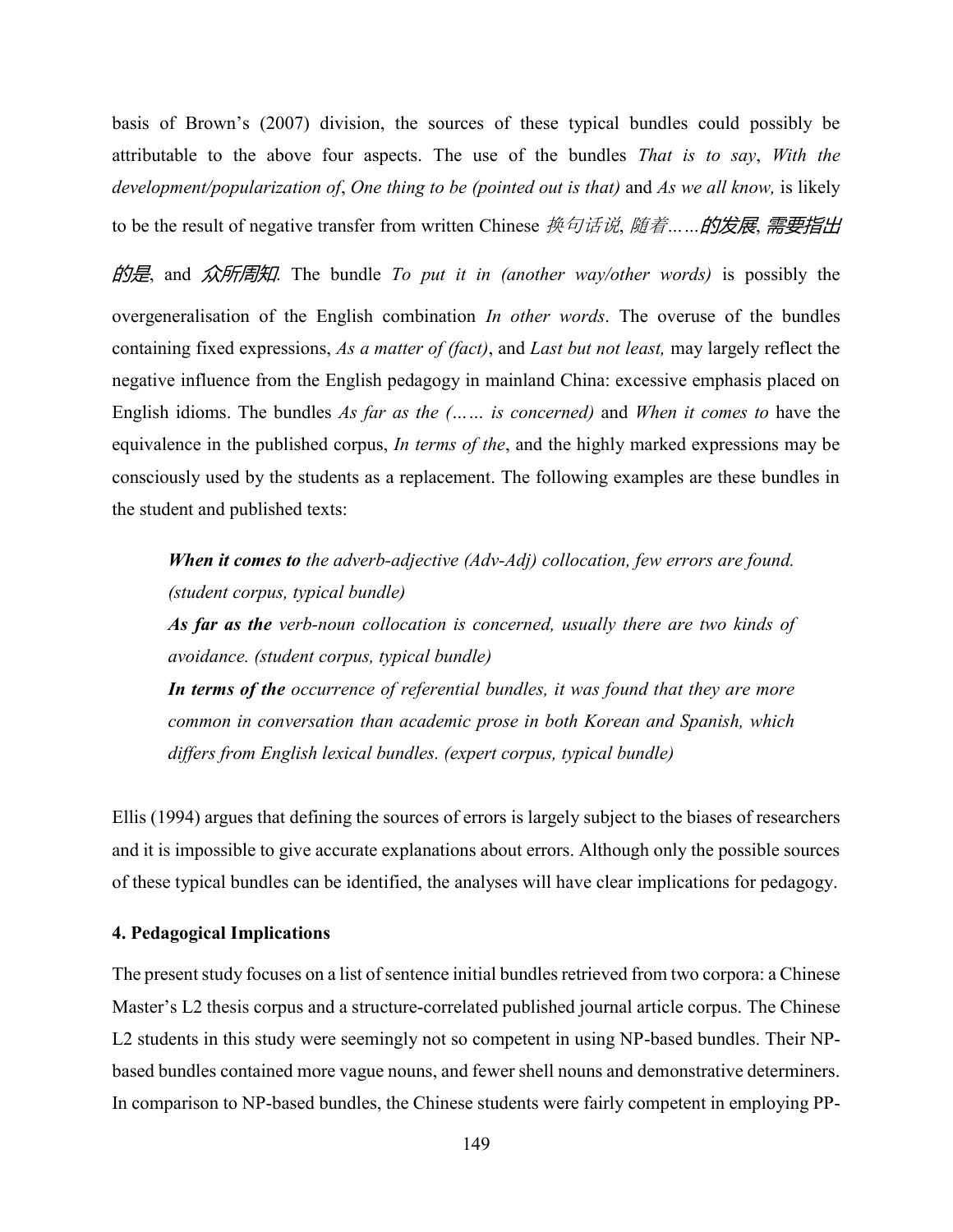based bundles. The training they received in the writing courses and the transparency of many PPbased bundles (e.g. *On the basis of* and *On the other hand,*) may contribute to the successful acquisition. In contrast, the Chinese students did not use two less transparent ones (*In terms of the* and *In light of the*) although both were found popular in journal articles. VP-based bundles, mainly *In order to* and *to* bundles, featured the sentence starters of the Chinese student writing. Clausebased bundles including anticipatory-*it* bundles, *noun + verb* bundles, and conjunction bundles were also used differently in the two corpora. In comparison to the bundles of the published corpus, the student bundle *It can be seen that* served as a multi-purpose expression and no anticipatory-*it* bundle was used to indicate research limitations, hedge conclusions or express personal attitudes. The *noun + verb* bundles were predominantly composed of the pronoun *it*, loosely linking to the previous text. The conjunction bundles with various sentence transitions were also heavily used in the student writing corpus. Both the use of pronoun *it* and sentence transition bundles partially reflect the students' comparatively limited knowledge of cohesive devices.

These findings have clear implications for EAP writing pedagogy. First, the evidence from our corpus-based comparison suggests the importance of introducing lexical bundles rather than single words to student writers, as lexical bundles (e.g. *It should be noted*) always contain lexicogrammatical patterns (e.g. anticipatory-*it* pattern) and serve certain metadiscourse functions (e.g. emphatics). According to Nation (2013), knowing a word involves knowing its form, meaning and use, and the knowledge of lexical bundles tells student writers where, when and how to use a word. Second, the results of the comparison revealed the comparatively limited writing strategies of Chinese students. For example, besides conjunctions, the advanced L2 students seldom chose other cohesive devices such as shell nouns and demonstrative determiners. Both have been regarded as effective cohesive devices (Flowerdew, 2003; Gray, 2010). EAP teachers can refer to Aktas and Cortes's (2008) work on shell nouns and Gray's (2010) work on demonstratives as examples to demonstrate their lexico-grammatical patterns and discourse functions to students. Third, our study indicates the possible transfer of L1 in Chinese student writing. The use of sentence initial *In order to* and *to* bundles could possibly be the negative transfer of the Chinese phrase  $\forall \mathcal{T}$ , literally translated as *in order to*, which usually occurs at the beginning of sentences. The students were probably uncertain of the difference between the English and the Chinese phrase and might have unconsciously transferred the position of their L1 phrase to the target language. As Paquot (2013)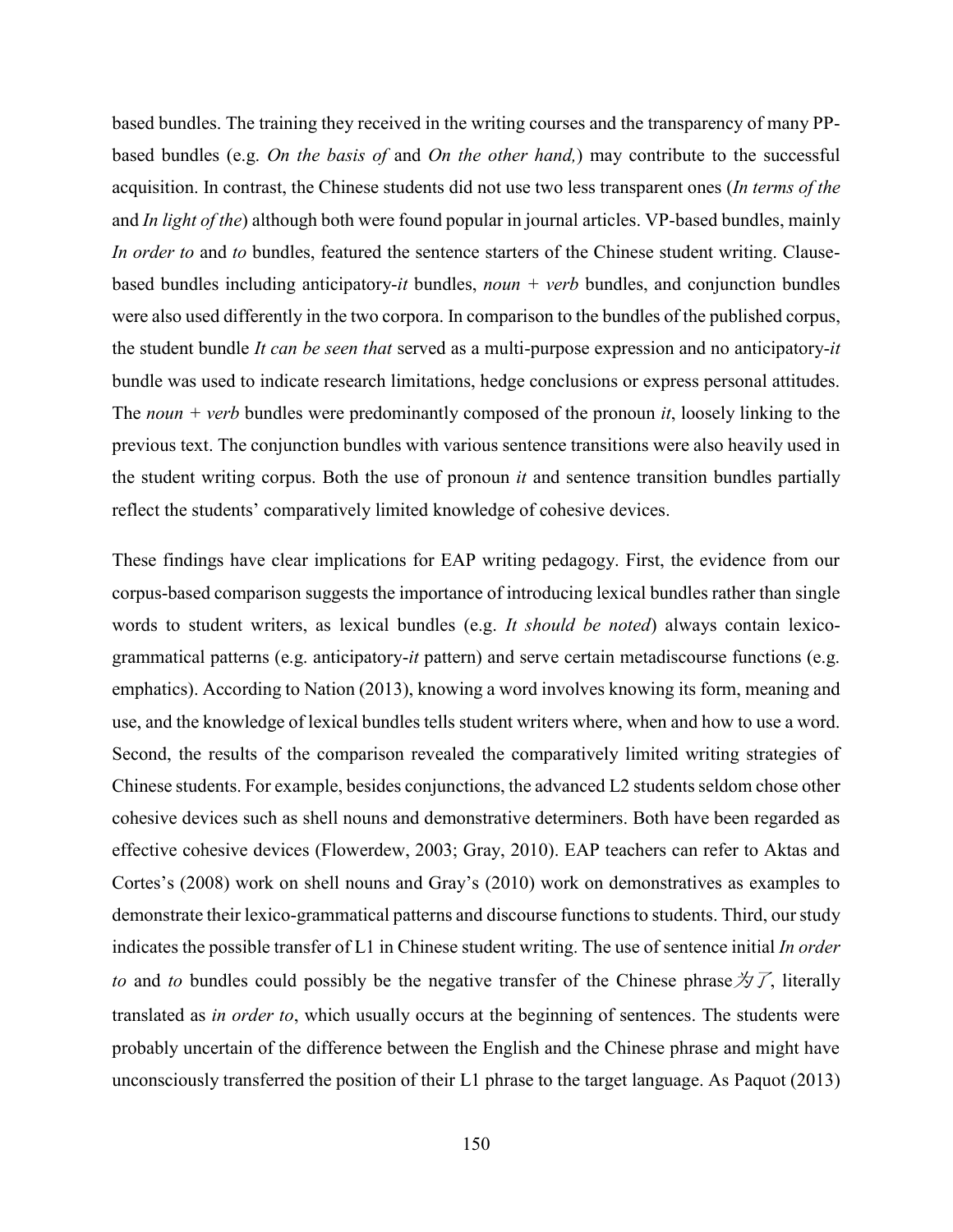suggests, "EFL teaching needs to counter the default and sometimes misleading L1-related primings in EFL learners' mental lexicons" (p. 411).

As to the design of bundle learning activities, teachers can refer to Nation's (2013) three cognitive conditions for vocabulary learning: noticing, retrieval and creative use. Noticing here means seeing a bundle as a learning target and paying attention to it. During reading, teachers can ask students to collect high-frequent sentence starters or sentence initial bundles if a corpus-based tool (e.g. FLAX) is available. Discussions can be organized on the functions of these bundles in writing (e.g. linking function) or on the differences between students' source and target language in terms of sentence initial bundles. During writing, teachers can use reformulation (Cohen, 1983) strategy to rewrite students' sentences, preserving their ideas but replacing the inappropriate sentence starters with target bundles. Bundle noticing can be enhanced by comparing the reformulated writing with the original one. Retrieval refers to the recall process of any previously met bundle and creative use occurs when a previously met bundle is used in a new context. Nation (2013) regards creative use as the most effective condition for vocabulary learning. This has also been supported by Peters and Pauwels's (2015) study on the effect of formulaic sequence instruction: their use of cued output activities, combined both retrieval and creative use stages, turns out to be a more effective approach than recognition activities. With regard to corpus-based language learning approach, Wu, Franken and Witten's (2010) argument on collocation learning could be transferrable to bundle learning. Noticing can be enhanced with typographically highlighted bundles in texts. Retrieval can be achieved when student writers negotiate the use of an unfamiliar bundle through searching its content word and browsing its multiple contexts. Creative use occurs when students deploy the target bundle in their own writing.

#### **5. Conclusion**

In this study, we focused on analysing a list of sentence initial bundles retrieved from two selfbuilt corpora: a Chinese Master's L2 thesis corpus and a published journal article corpus. In accordance with the practice of many bundle studies, the published articles were used as a good model of academic writing to reveal the divergence of learner bundle production. The focus on sentence initial bundles avoids bundle overlaps and reveals the particular structures and functions of sentence starters. Caution should be taken in attempting to generalise the results to other domains, disciplines, genres or registers. However, the sizes of both corpora are sufficient to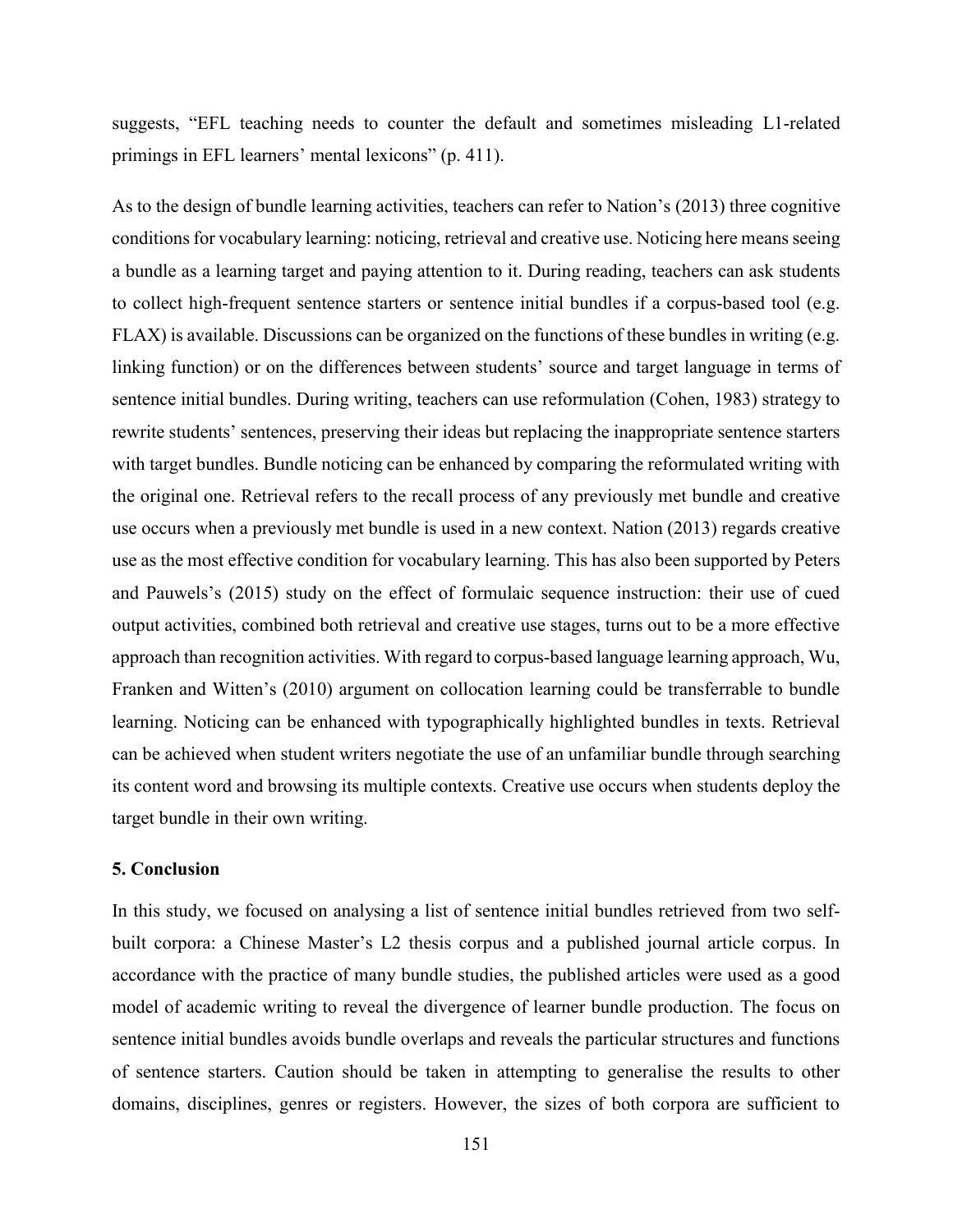<span id="page-23-0"></span>generate salient differences and similarities in the sentence initial bundles between advanced Chinese students' and published writing. The present study suggests some of the possible reasons for the Chinese students' bundle selection and provides advice for improving it. Future research can be designed to further explore the reasons for these choices. One approach could be to move beyond corpus study to involve actual writers in interviews about their choices (e.g. Li, Franken, & Wu, in press). This would generate more complex and nuanced understandings of writers' bundle knowledge (e.g. NP-bundles and anticipatory-*it* bundles) and would thus also better inform ESP writing pedagogy.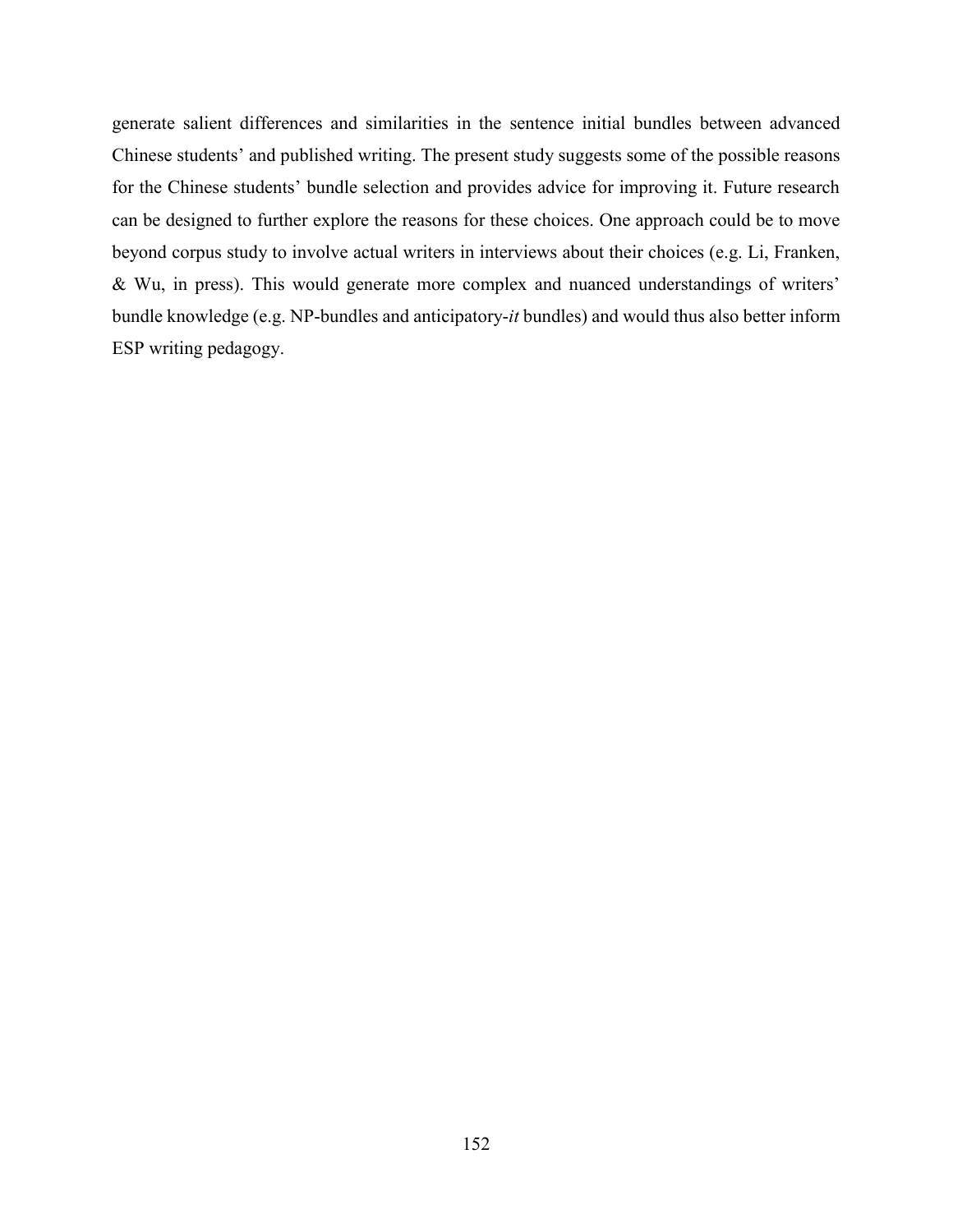# **References**

- Ädel, A., & Erman, B. (2012). Recurrent word combinations in academic writing by native and non-native speakers of English: A lexical bundles approach. *English for Specific Purposes, 31*(2), 81-92. doi:10.1016/j.esp.2011.08.004
- Aktas, R. N., & Cortes, V. (2008). Shell nouns as cohesive devices in published and ESL student writing. *Journal of English for Academic Purposes, 7*(1), 3-14. doi:10.1016/j.jeap.2008.02.002
- Allen, D. (2009). Lexical bundles in learner writing: An analysis of formulaic language in the ALESS learner corpus. *Komaba Journal of English Education, 1*, 105-127.
- Biber, D. (2006). *University Language: A corpus-based study of spoken and written registers*. Philadelphia, PA: John Benjamins Publishing Company.
- Biber, D., & Barbieri, F. (2007). Lexical bundles in university spoken and written registers. *English for Specific Purposes, 26*(3), 263-286. doi:10.1016/j.esp.2006.08.003
- Biber, D., Conrad, S., & Cortes, V. (2003). Lexical bundles in speech and writing: an initial taxonomy. In G. N. Leech, T. McEnery, A. Wilson, & P. Rayson (Eds.), *Corpus linguistics by the lune*. New York, NY: Peter Lang.
- Biber, D., Conrad, S., & Cortes, V. (2004). If you look at …: Lexical bundles in university teaching and textbooks. *Applied Linguistics, 25*(3), 371-405. doi:10.1093/applin/25.3.371
- Biber, D., Johansson, S., Leech, G., Conrad, S., & Finegan, E. (1999). *Longman grammar of spoken and written English*. London, United Kingdom: Longman.
- Brown, H. D. (2007). *Principles of language learning and teaching* (5th ed.). White Plains, NY: Longman.
- Chen, L. (2010). An investigation of lexical bundles in ESP textbooks and electrical engineering introductory textbooks. In D. Wood (Ed.), *Perspectives on formulaic language:*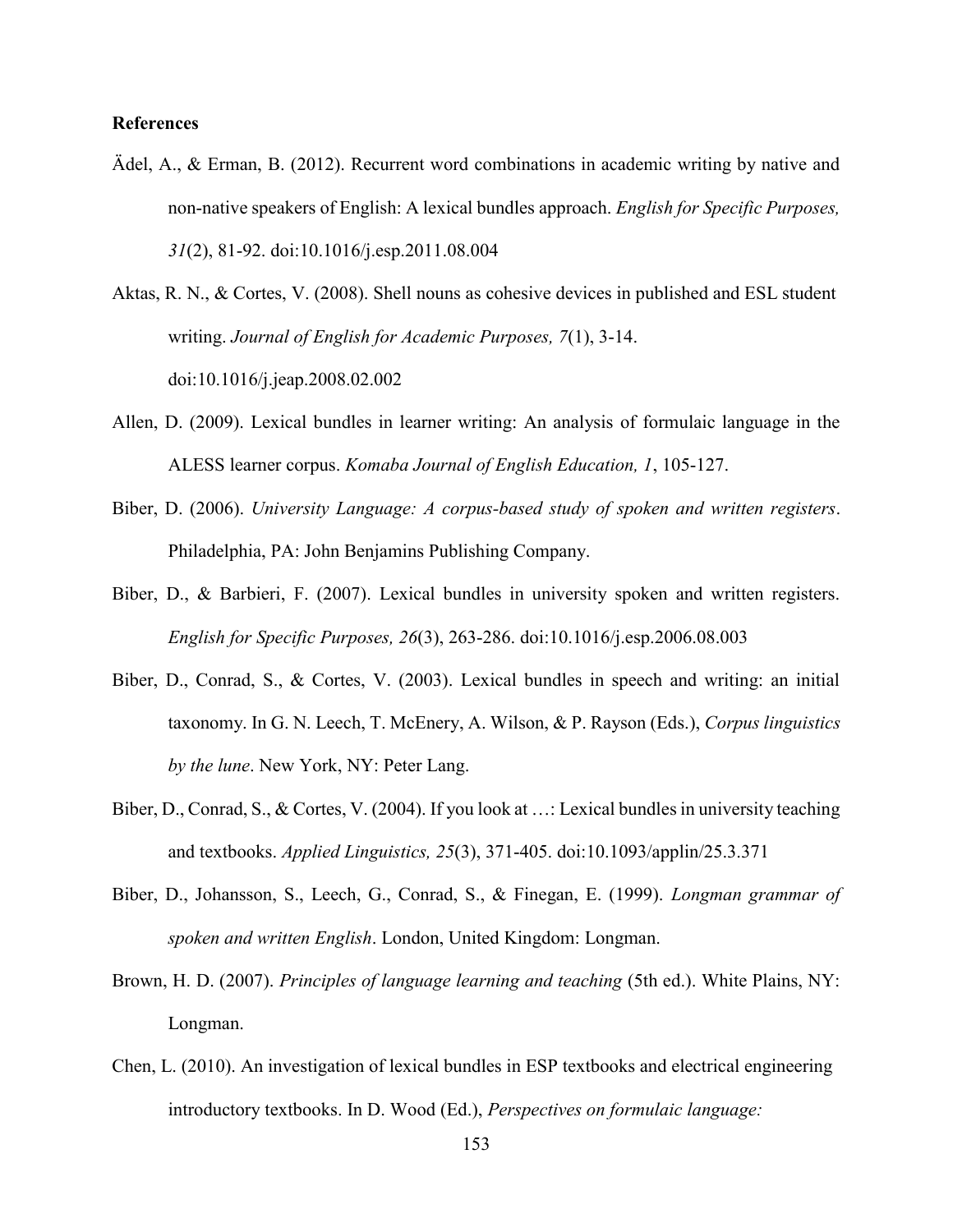*Acquisition and communication* (pp. 107-125). London, United Kingdom: Continuum International Publishing Group.

- Chen, Y.-H., & Baker, P. (2010). Lexical bundles in L1 and L2 academic writing. *Language Learning & Technology, 14*(2), 30-49.
- Cohen, A. D. (1983). Reformulating second-language compositions: A potential source of input for the learner. from ERIC database (ED 228866)
- Cortes, V. (2002). Lexical bundles in freshman composition. In R. Reppen, S. M. Fitzmaurice, & D. Biber (Eds.), *Using corpora to explore linguistic variation* (pp. 131-145). Amsterdam, Netherlands: John Benjamins Publishing Company.
- Cortes, V. (2004). Lexical bundles in published and student disciplinary writing: Examples from history and biology. *English for Specific Purposes, 23*(4), 397-423. doi:10.1016/j.esp.2003.12.001
- Cortes, V. (2013). *The purpose of this study is to*: Connecting lexical bundles and moves in research article introductions. *Journal of English for Academic Purposes, 12*(1), 33-43. doi:10.1016/j.jeap.2012.11.002
- Crawford, W. J. (2008). Place and time adverbials in native and non-native English student writing. In A. Ädel & R. Reppen (Eds.), *Cropora and discourse: The challenges of different settings* (pp. 267-288). Amsterdam, the Netherlands: John Benjamins Publishing Company.

Ellis, R. (1994). *The study of second language acquisition*. Oxford: Oxford University Press.

- Flowerdew, J. (2003). Signalling nouns in discourse. *English for Specific Purposes, 22*(4), 329- 346. doi:10.1016/S0889-4906(02)00017-0
- Flowerdew, J. (2013). *Discourse in English language education*. London, United Kingdom: Routledge.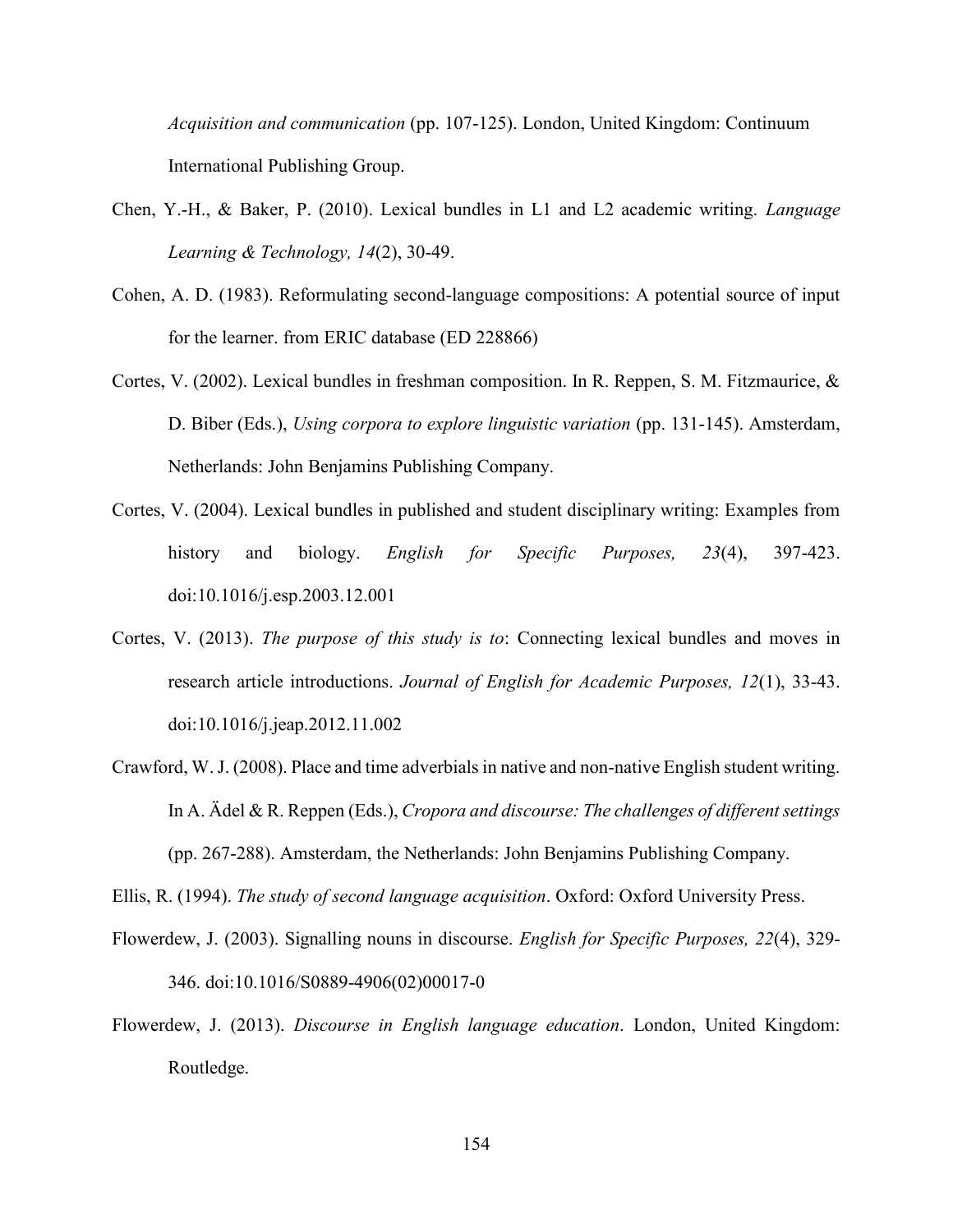- Francis, G. (1986). *Anaphoric nouns*. Birmingham, United Kingdom: English Language Research, University of Birmingham.
- Gray, B. (2010). On the use of demonstrative pronouns and determiners as cohesive devices: A focus on sentence-initial this/these in academic prose. *Journal of English for Academic Purposes, 9*, 167-183.
- Halliday, M. A. K., & Hasan, R. (1976). *Cohesion in English*. London, United Kingdom: Longman.
- Halliday, M. A. K., & Matthiessen, C. M. I. M. (2004). *An introduction to functional grammar* (3rd ed.). London, United Kingdom: Arnold.
- Herbel-Eisenmann, B., & Wagner, D. (2010). Appraising lexical bundles in mathematics classroom discourse: Obligation and choice. *Educational Studies in Mathematics, 75*(1), 43-63.
- Hewings, M., & Hewings, A. (2002). "It is interesting to note that ...": A comparative study of anticipatory 'it' in student and published writing. *English for Specific Purposes, 21*, 367- 383.
- Hinkel, E. (2001). Matters of cohesion in L2 academic texts. *Applied Language Learning, 12*, 111- 132.
- Hinkel, E. (2002). *Second language writer's text: Linguistic and rhetorical features*. NJ: Lawrence Erlbaum Associates.
- Hinkel, E. (2004). *Teaching academic ESL writing: Practical techniques in vocabulary and grammar*. Mahwah, NJ: Lawrence Erlbaum Associates.
- Hyland, K. (2005). *Metadiscourse: Exploring interaction in writing*. London, United Kingdom: Continuum.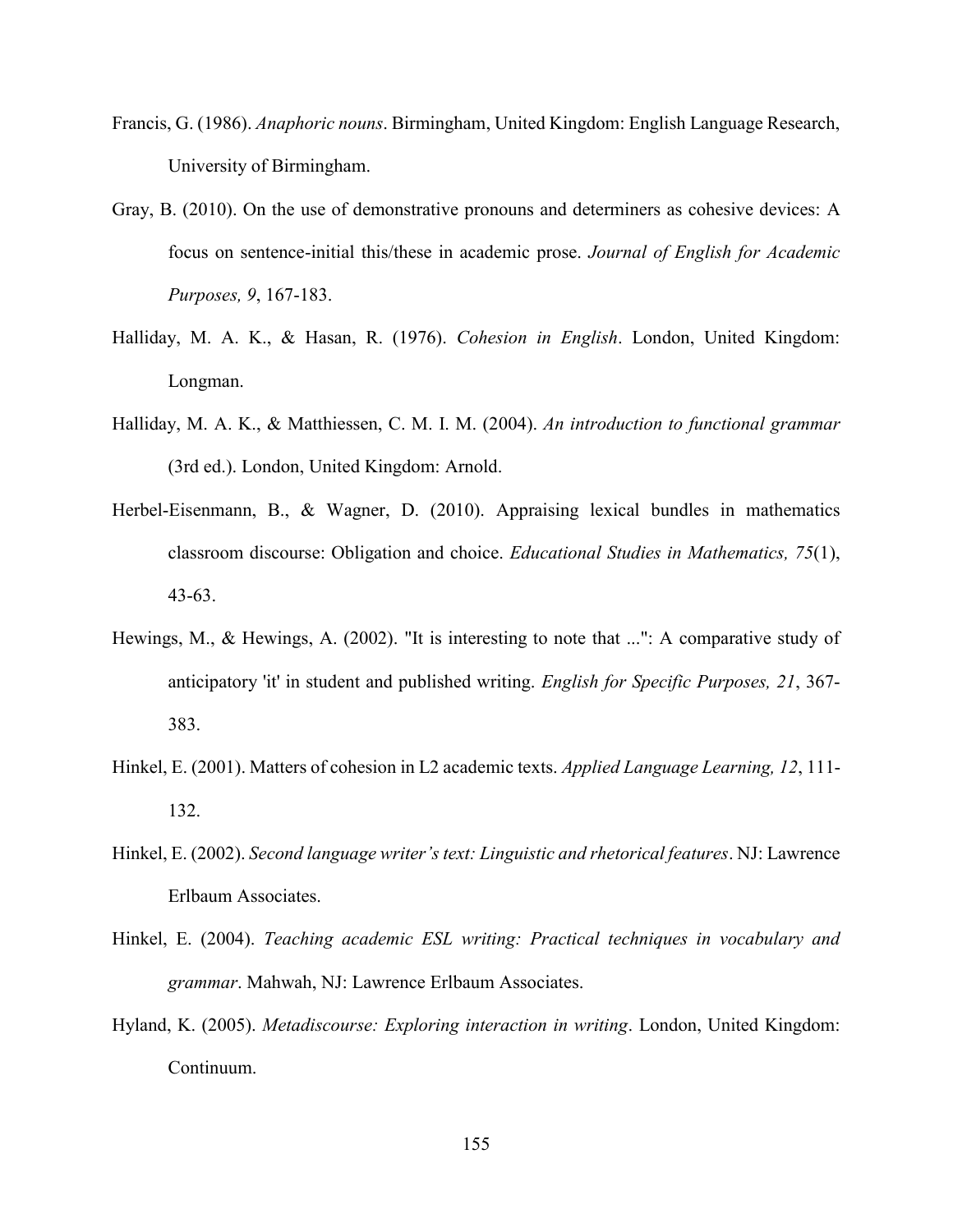- Hyland, K. (2008a). Academic clusters: Text patterning in published and postgraduate writing. *International Journal of Applied Linguistics, 18*(1), 41-62. doi:10.1111/j.1473- 4192.2008.00178.x
- Hyland, K. (2008b). As can be seen: Lexical bundles and disciplinary variation. *English for Specific Purposes, 27*(1), 4-21. doi:10.1016/j.esp.2007.06.001
- Hyland, K. (2008c). Persuasion, interaction and the construction of knowledge: Representing self and others in research writing. *International Journal of English Studies, 8*(2), 1-23.
- Ivanič, R. (1991). Nouns in search of a context: A study of nouns with both open- and closedsystem characteristics. *International Review of Applied Linguistics, 29*, 93-114. doi:10.1515/iral.1991.29.2.93
- Jablonkai, R. (2010). English in the context of European integration: A corpus-driven analysis of lexical bundles in English EU documents. *English for Specific Purposes, 29*(4), 253-267. doi:10.1016/j.esp.2010.04.006
- Jiang, F., & Hyland, K. (2015). 'The fact that': Stance nouns in disciplinary writing. *Discourse Studies*, 1-22. doi:10.1177/1461445615590719
- Jiang, F., & Hyland, K. (2016). Nouns and academic interactions: A neglected feature of metadiscourse. *Applied Linguistics*, 1-25. doi:10.1093/applin/amw023
- Jiang, F., & Hyland, K. (2017). Metadiscursive nouns: Interaction and cohesion in abstract moves. *English for Specific Purposes, 46*, 1-14. doi:10.1016/j.esp.2016.11.001

Kaneyasu, M. (2012). *From frequency to formulaicity: Morphemic bundles and semi-fixed constructions in Japanese spoken discourse.* (Doctoral dissertation), University of California, Los Angeles, CA. Retrieved from ttps://escholarship.org/uc/item/1zp613xj#page-1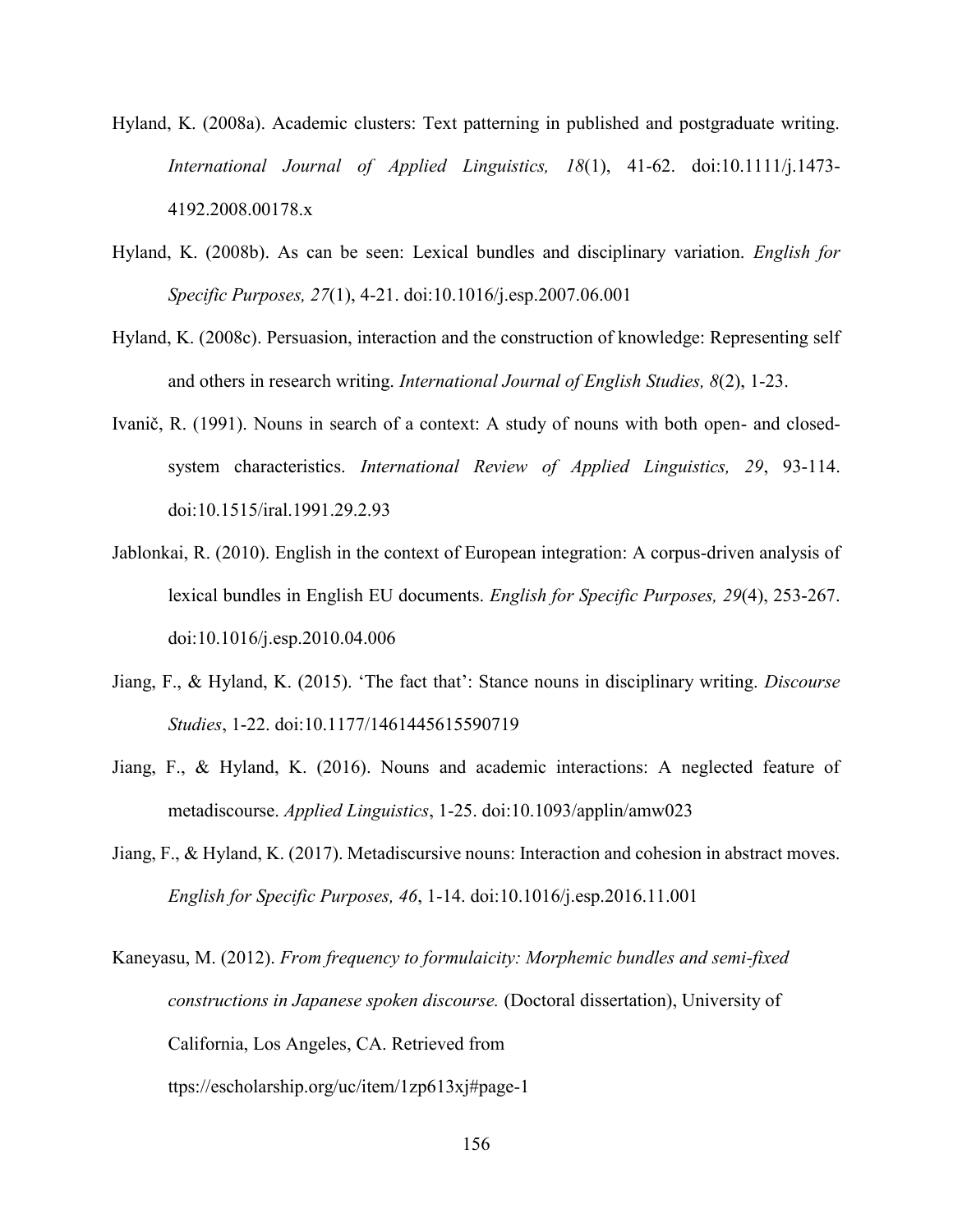- Kim, Y. (2009). Korean lexical bundles in conversation and academic texts. *Corpora, 4*(2), 135- 165. doi:10.3366/E1749503209000288
- Li, L. (2016). Sentence initial bundles in L2 thesis writing: A comparative study of Chinese L2 and New Zealand L1 postgraduates' writing (Thesis, Doctor of Philosophy (PhD)). University of Waikato, Hamilton, New Zealand. Retrieved from https://hdl.handle.net/10289/10862
- Li, L., Franken, M., & Wu S. (in press). Chinese postgraduates' explanation of the sources of sentence initial bundles in their thesis writing. RELC Journal.
- Nation, I. S. P. (2013). *Learning vocabulary in another language* (2nd ed.). Cambridge, United Kingdom: Cambridge University Press.
- Neely, E., & Cortes, V. (2009). A little bit about: Analyzing and teaching lexical bundles in academic lectures. *Language Value, 1*(1), 17-38.
- Nesi, H., & Basturkmen, H. (2006). Lexical bundles and discourse signalling in academic lectures. *International Journal of Corpus Linguistics, 11*(3), 283-283. doi:10.1075/ijcl.11.3.04nes
- Pan, F., Reppen, R., & Biber, D. (2016). Comparing patterns of L1 versus L2 English academic professionals: Lexical bundles in Telecommunications research journals. *Journal of English for Academic Purposes, 21*, 60-71. doi:10.1016/j.jeap.2015.11.003
- Pang, P. (2009). A study on the use of four-word lexical bundles in argumentative essays by Chinese English-majors: A comparative study based on WECCL and LOCNESS. *CELEA Journal, 32*(3), 25-45.
- Paquot, M. (2013). Lexical bundles and L1 transfer effects. *International Journal of Corpus Linguistics, 18*(3), 391-417. doi:10.1075/ijcl.18.3.06paq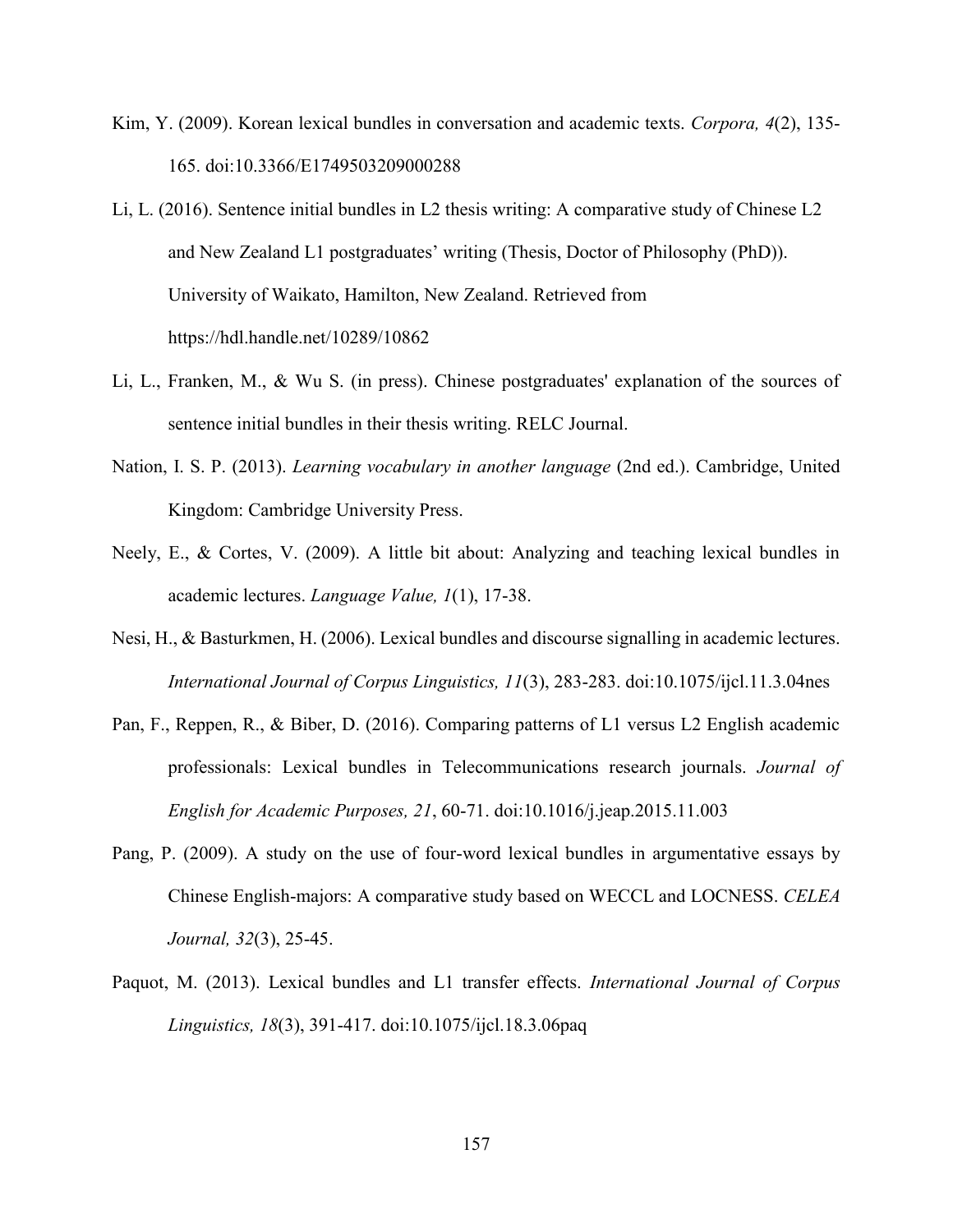- Pawley, A., & Syder, F. H. (1983). Two puzzles for linguistic theory: Nativelike selection and nativelike fluency. In J. C. Richards & R. W. Schmidt (Eds.), *Language and communication* (pp. 191-226). London, United Kingdom: Longman.
- Peters, E., & Pauwels, P. (2015). Learning academic formulaic sequences. *Journal of English for Academic Purposes, 20*, 28-39. doi:10.1016/j.jeap.2015.04.002
- Qin, J. (2014). Use of formulaic bundles by non-native English graduate writers and published authors in applied linguistics. *System, 42*(1), 220-231. doi:10.1016/j.system.2013.12.003
- Quirk, R., Greenbaum, S., Leech, G., & Svartvik, J. (1985). *A comprehensive grammar of the English language*. London, United Kingdom: Longman.
- Schnur, E. (2014). Phraseological signaling of discourse organization in academic lectures: A comparison of lexical bundles in authentic lectures and EAP listening materials. *Yearbook of Phraseology, 5*(1), 95-122. doi:10.1515/phras-2014-0005
- Sinclair, J. (1991). *Corpus, concordance, collocation*. Oxford, United Kingdom: Oxford University Press.
- Staples, S., Egbert, J., Biber, D., & McClair, A. (2013). Formulaic sequences and EAP writing development: Lexical bundles in the TOEFL iBT writing section. *Journal of English for Academic Purposes, 12*(3), 214-225. doi:10.1016/j.jeap.2013.05.002
- Tracy-Ventura, N., Cortes, V., & Biber, D. (2007). Lexical bundles in speech and writing. In G. Parodi (Ed.), *Working with Spanish corpora* (pp. 217-231). London, United Kingdom: Continuum International Publishing.
- Tse, P., & Hyland, K. (2009). Academic lexis and disciplinary practice: Corpus evidence for specificity. *International Journal of English Studies, 9*(2), 111-129. doi:10.6018/ijes.9.2.90781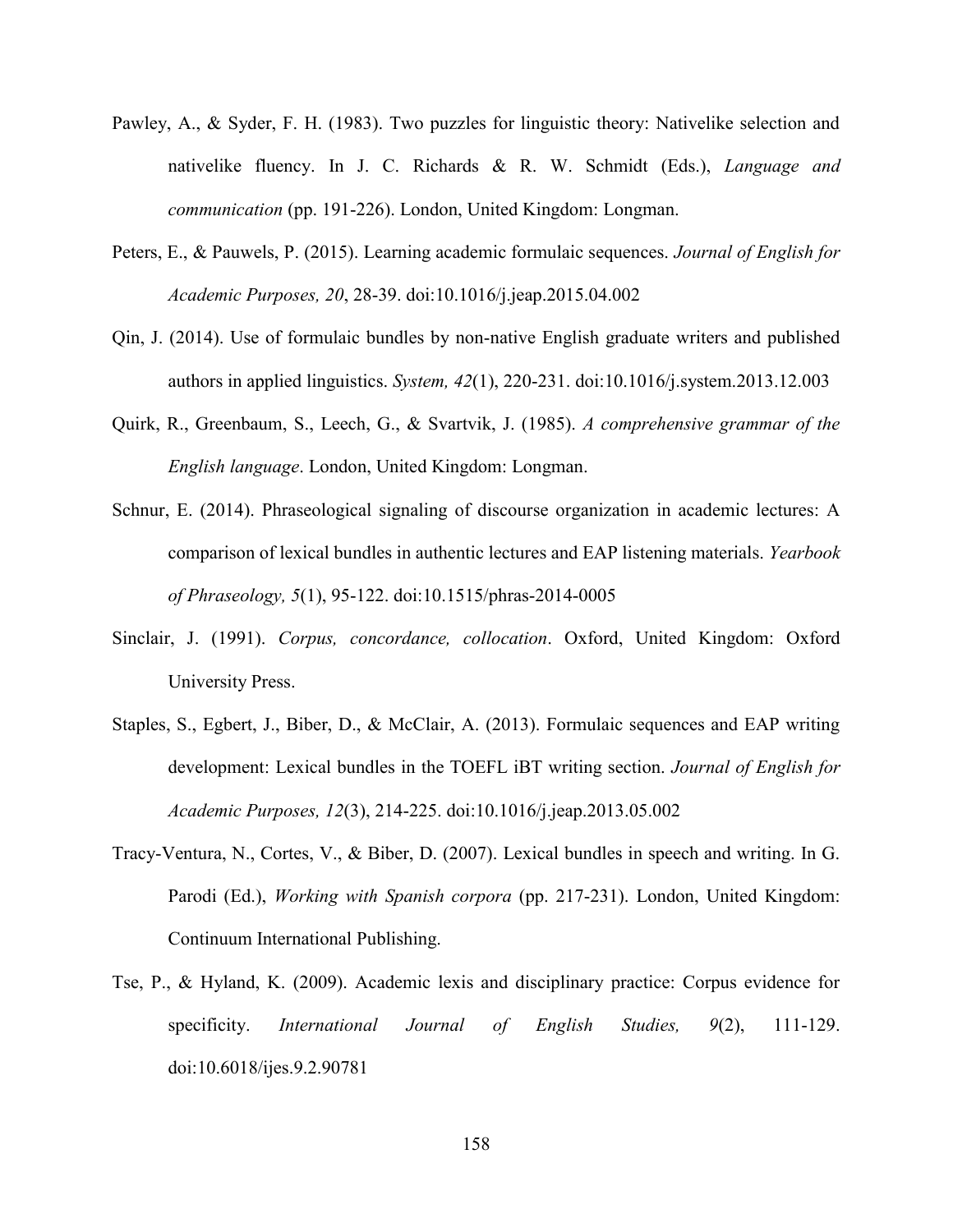- Wei,  $Y_{\cdot}$ , & Lei, L. (2011). Lexical bundles in the academic writing of advanced Chinese EFL learners. *RELC Journal, 42*(2), 155-166. doi:10.1177/0033688211407295
- Williams, J. M. (2003). *Style: Ten lessons in clarity and grace* (7th ed.). New York, NY: Addison-Wesley.
- Wu, S., Franken, M., & Witten, I. H. (2009). Refining the use of the web (and web search) as a language teaching and learning resource. *Computer Assisted Language Learning, 22*(3), 249-268.
- Wu, S., Franken, M., & Witten, I. H. (2010). Supporting collocation learning with a digital library. *Computer Assisted Language Learning, 23*(1), 87-110.
- Xu, F. (2012). 中国学习者英语学术词块的使用及发展特征研究 [The use and developmental features of lexical bundles in Chinese learners' English academic writing]. 外语与外语教 学 *[Foreign Languages and Their Teaching], 4*, 51-56. doi:10.13564/j.cnki.issn.1672- 9382.2012.04.013
- Yang, Y. (2013). Exploring linguistic and cultural variations in the use of hedges in English and Chinese scientific discourse. *Journal of Pragmatics, 50*(1), 23-36. doi:10.1016/j.pragma.2013.01.008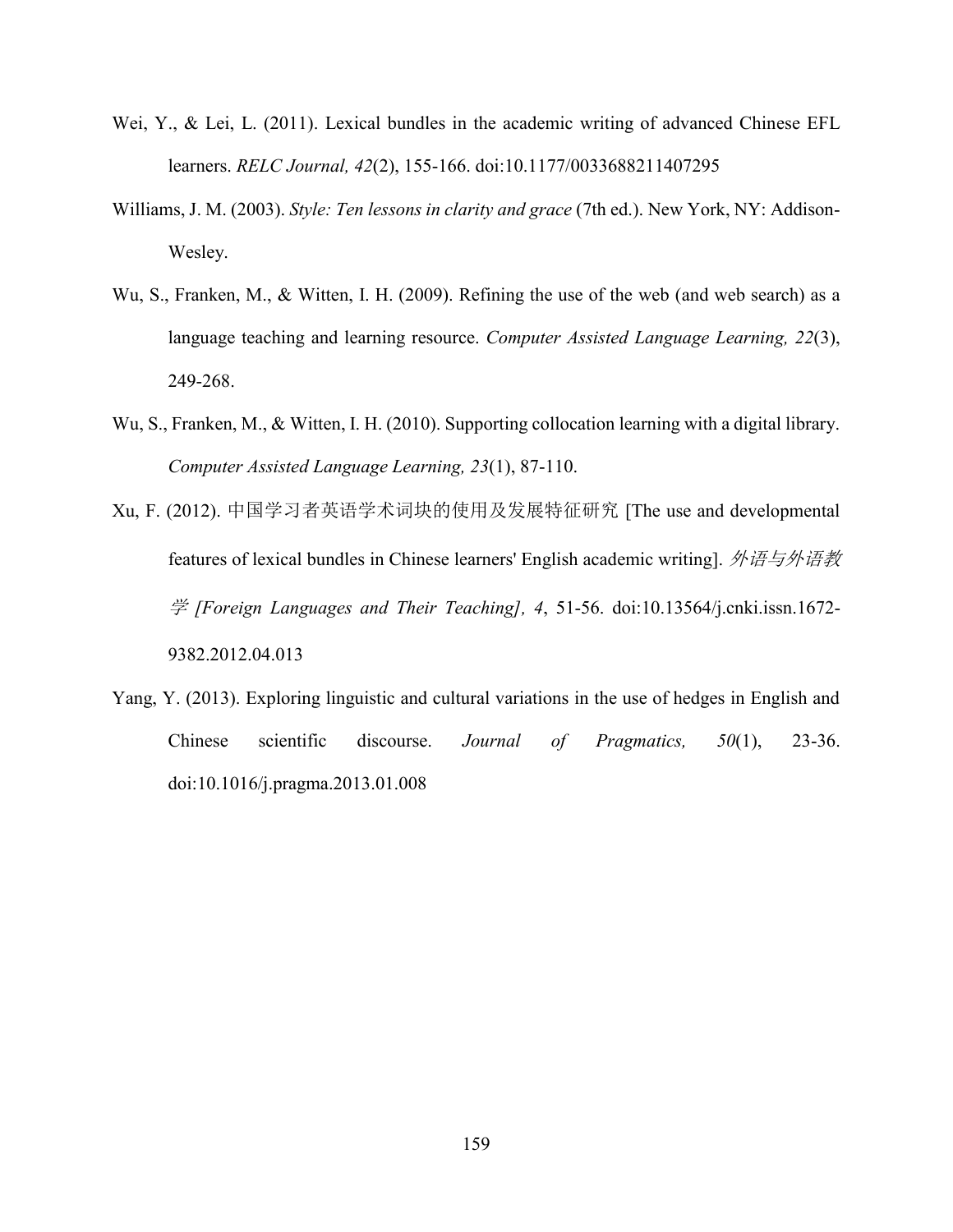| <b>Student bundles</b>    | <b>Tokens</b> | <b>Published bundles</b>   | <b>Tokens</b> |
|---------------------------|---------------|----------------------------|---------------|
| That is to say            | 45            | On the other hand          | 36            |
| In the present study      | 43            | On the basis of            | 15            |
| On the other hand         | 32            | In the case of             | 13            |
| On the basis of           | 24            | At the same time           | 12            |
| With the help of          | 19            | In the present study       | 11            |
| In the process of         | 19            | It is important to         | 10            |
| At the same time          | 18            | The results showed that    | 10            |
| With the development of   | 17            | As can be seen             | 12            |
| It can be seen            | 17            | It was found that          | 8             |
| In order to make          | 15            | It should be noted         | 8             |
| It was found that         | 14            | On the one hand            | 8             |
| It is found that          | 14            | The fact that the          | 8             |
| As far as the             | 12            | In terms of the            | 7             |
| It is obvious that        | 11            | It is clear that           | 7             |
| The present study is      | 11            | There was no significant   | 6             |
| The results showed that   | 11            | With the help of           | 6             |
| As is shown in            | 11            | It is possible that        | 6             |
| In the case of            | 10            | It is difficult to         | 6             |
| On the one hand           | 10            | It is interesting to       | 6             |
| As can be seen            | 10            | The results indicated that | 5             |
| The results of the        | 9             | As a result of             | 5             |
| The second type of        | 9             | If we look at              | 5             |
| It is hoped that          | 9             | The results of the         | 5             |
| The following table shows | 9             | The results of this        | 5             |
| One of the most           | 8             | Table 1 shows the          | 5             |
| As a matter of            | 8             | This leads us to           | 5             |
| It is also found          | 8             | Table 2 shows that         | 5             |
| Based on the above        | 8             | With regard to the         | 5             |
| To put it in              | 8             | The analysis of the        | 4             |
| The reason might be       | 8             | For the purposes of        | 4             |
| We need a better          | $8\,$         | Table 2 presents the       | 4             |

# **Appendix: Sentence initial bundles in frequency order**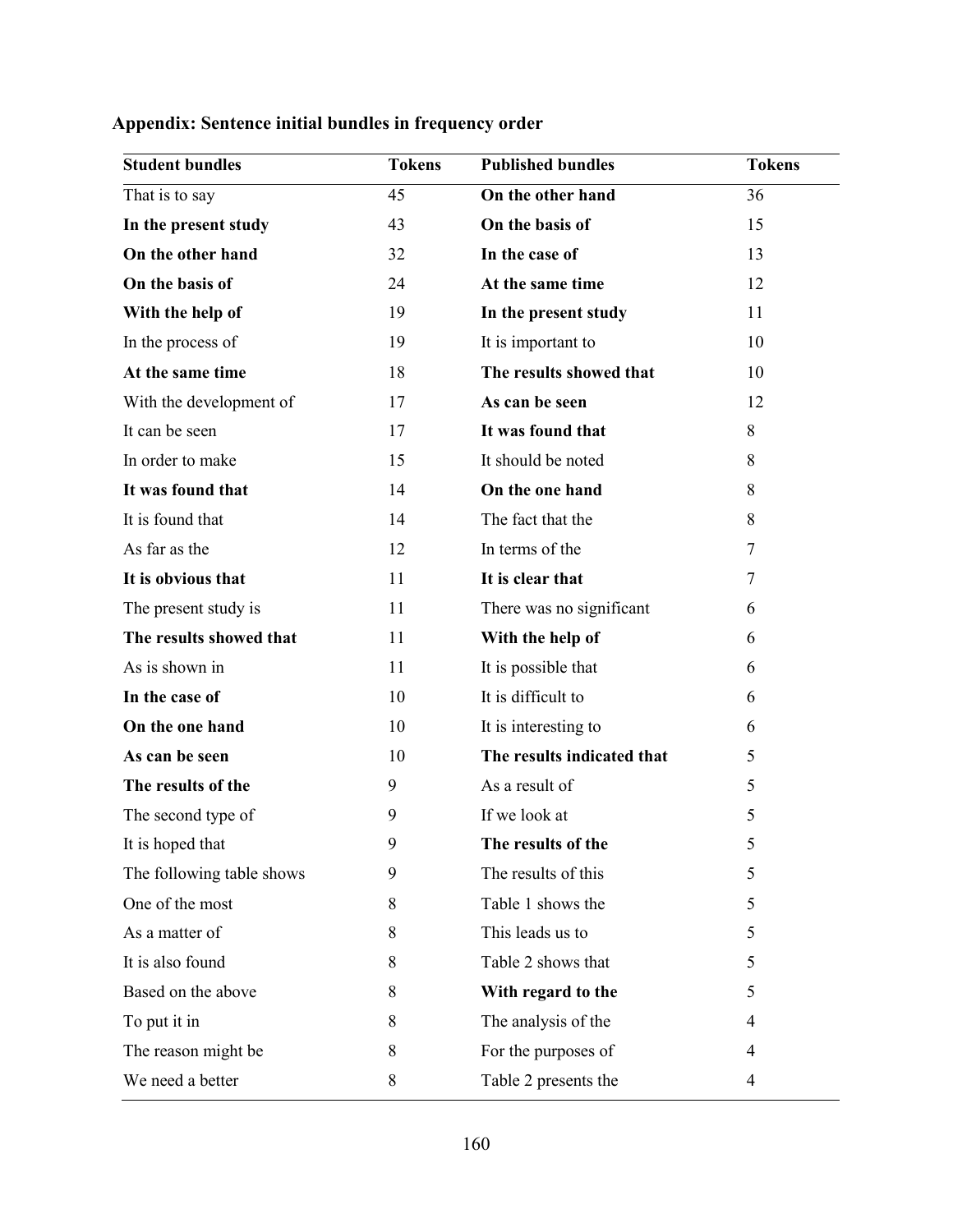| The results indicate that  | 8      | In this article we           | $\overline{4}$ |
|----------------------------|--------|------------------------------|----------------|
| The results show that      | 8      | In addition to the           | 4              |
| Last but not least,        | 8      | As shown in the              | $\overline{4}$ |
| With the popularization of | 7      | The aim of this              | 4              |
| In view of the             | 7      | The findings of this         | 4              |
| In addition to the         | 7      | One possible explanation for | $\overline{4}$ |
| It is suggested that       | $\tau$ | It may be that               | 4              |
| It is completely a         | 7      | The first step in            | 4              |
| Today it is very           | 7      | It is also worth             | 4              |
| Twenty years ago it        | 7      | There is also a              | 3              |
| The information such as    | 6      | Figure 4 shows the           | 3              |
| In spite of the            | 6      | There was also a             | 3              |
| In the same way            | 6      | For the purpose of           | 3              |
| In the following section,  | 6      | In the majority of           | 3              |
| It can be inferred         | 6      | Table 3 shows the            | 3              |
| It is known that           | 6      | With the exception of        | 3              |
| It is expected that        | 6      | This is an important         | 3              |
| It is clear that           | 6      | The study shows that         | 3              |
| This result indicates that | 6      | The implication is that      | 3              |
| The present study adopts   | 6      | Table 2 shows the            | 3              |
| The result showed that     | 6      | Figure 3 shows that          | 3              |
| The third chapter presents | 6      | The first of these           | 3              |
| It is based on             | 6      | The findings of the          | 3              |
| But it is not              | 6      | In light of the              | 3              |
| So when the required       | 6      | Despite the fact that        | 3              |
| When it comes to           | 6      | In addition to these         | 3              |
| Ten years ago it           | 6      | These results show that      | 3              |
| The examples of the        | 5      | This is because the          | 3              |
| The range of the           | 5      | One of the reasons           | 3              |
| The size of the            | 5      | The purpose of this          | 3              |
| The total number of        | 5      | The size of the              | 3              |
| One thing to be            | 5      | The total number of          | 3              |
| In one of his              | 5      | The design of the            | 3              |
| In the following part      | 5      | The use of these             | 3              |